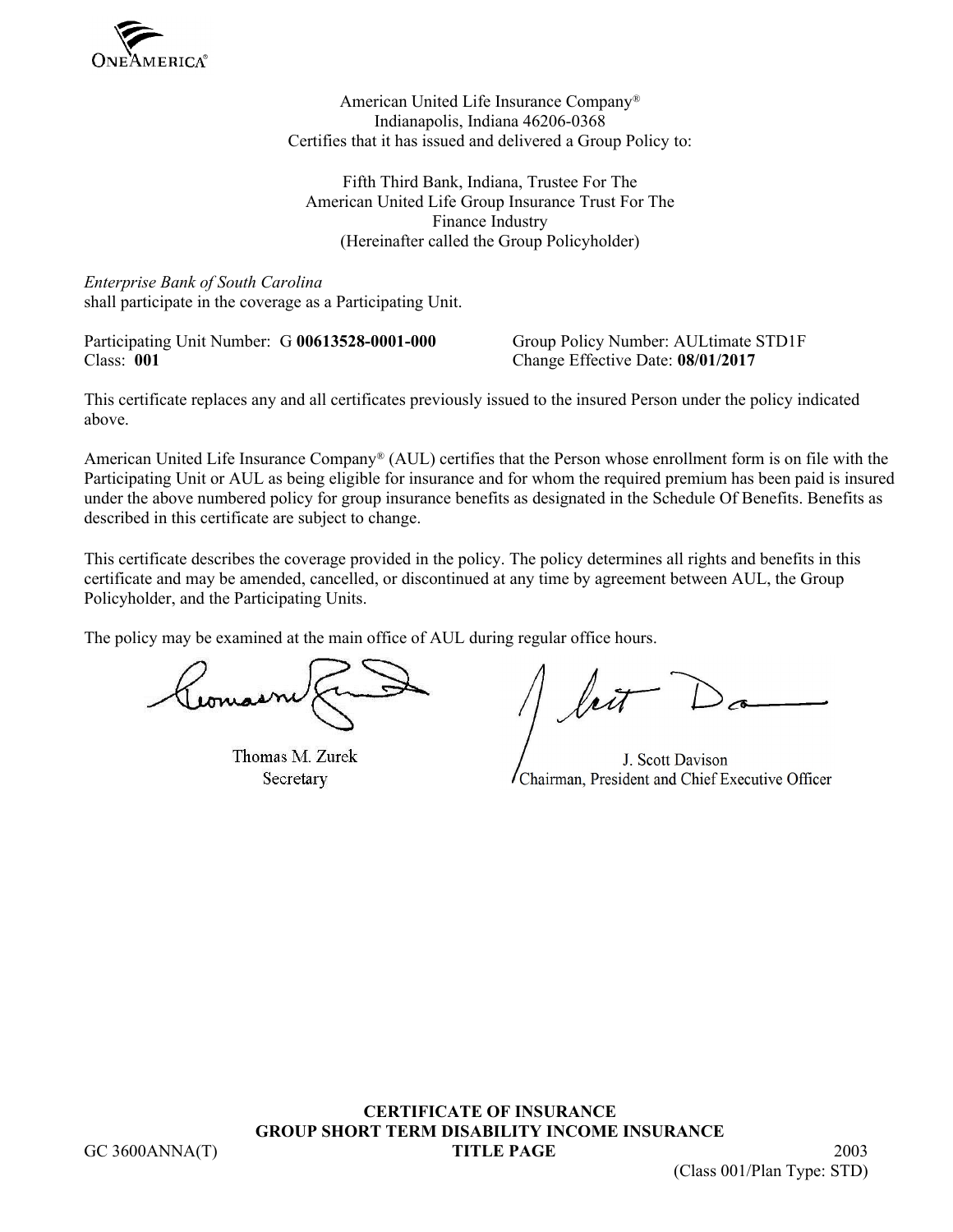## **TABLE OF CONTENTS**

| <b>PROVISIONS</b>                                                                        | <b>SECTION</b> |
|------------------------------------------------------------------------------------------|----------------|
| Schedule of Benefits                                                                     | 1              |
| Definitions                                                                              | $\overline{2}$ |
| Eligibility And Individual Effective Date                                                | 3              |
| Changes In Insurance                                                                     | 4              |
| Terminations                                                                             | 5              |
| <b>Individual Reinstatement</b>                                                          | 5A             |
| Continuation of Personal Insurance under FMLA                                            | 5B             |
| Continuation of Personal Insurance During a Leave of Absence                             | 5C             |
| Continuation of Personal Insurance During a Leave of Absence for Active Military Service | 5D             |
| Premium Payment                                                                          | 6              |
| <b>General Policy Provisions</b>                                                         | 7              |
| <b>Claim Procedures</b>                                                                  | 7A             |
| <b>Insuring Provisions</b>                                                               | 8              |
| Exclusions                                                                               | 9              |
| Continuity Of Coverage                                                                   | 10             |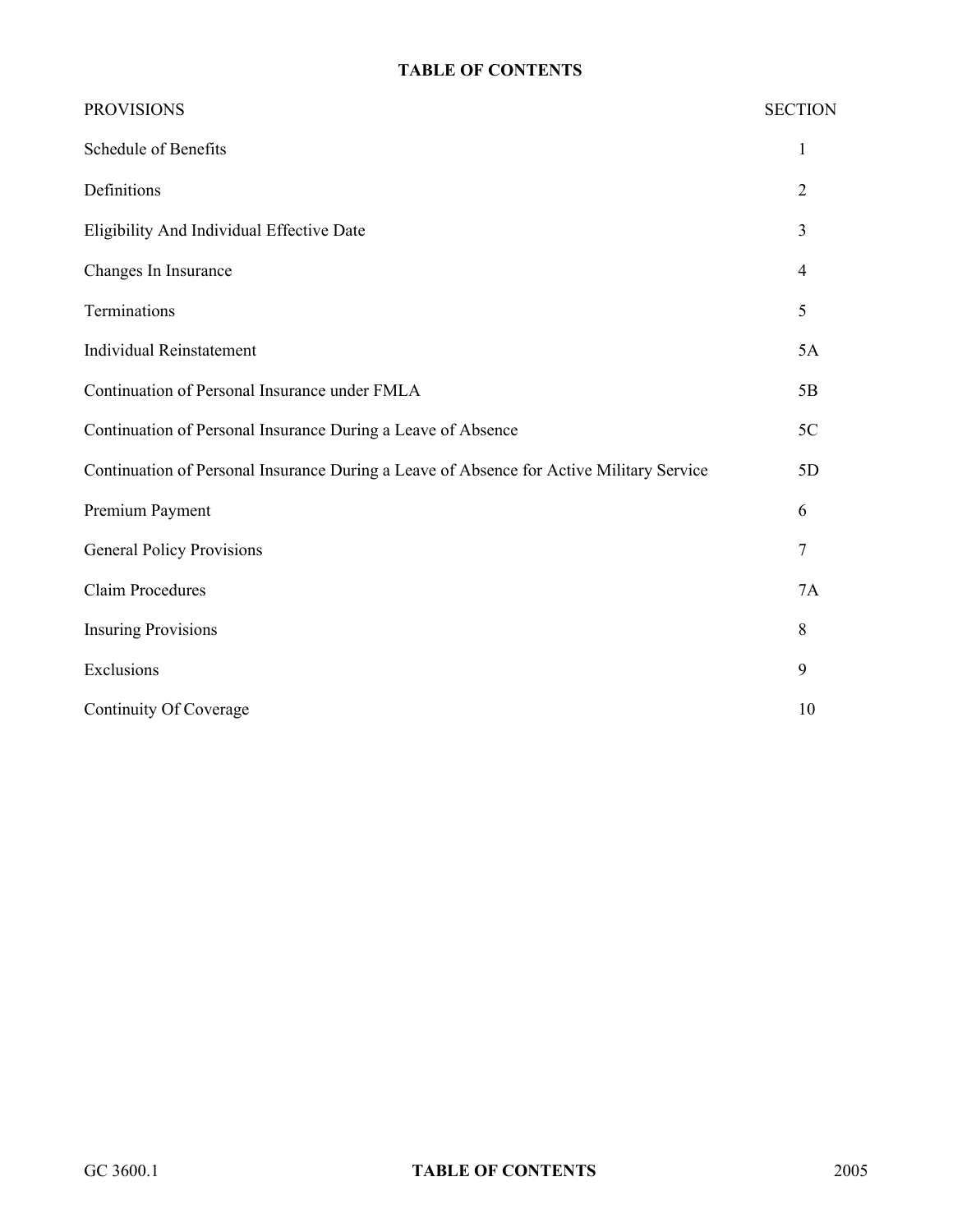## **SECTION 1 - SCHEDULE OF BENEFITS**

| <b>ELIGIBLE CLASS</b>                                                                                                  | All Eligible Full-Time Employees                                                                 |
|------------------------------------------------------------------------------------------------------------------------|--------------------------------------------------------------------------------------------------|
| <b>CLASS NUMBER</b>                                                                                                    | 001                                                                                              |
| Required number of hours worked<br>for full-time employees                                                             | 30.00 hours or more per week                                                                     |
|                                                                                                                        | <b>STANDARD BENEFITS</b>                                                                         |
| <b>BASIC WEEKLY EARNINGS</b><br>Description                                                                            | Basic Weekly Earnings (BWE). See Section 2.                                                      |
| CONTINUATION OF PERSONAL<br><b>INSURANCE UNDER FMLA</b>                                                                | Included. See Section 5B.                                                                        |
| <b>CONTINUATION OF PERSONAL</b><br><b>INSURANCE DURING A LEAVE OF</b><br><b>ABSENCE</b>                                | Included. See Section 5C.                                                                        |
| <b>CONTINUATION OF PERSONAL</b><br><b>INSURANCE DURING A TEMPORARY</b><br><b>LAYOFF</b>                                | Included. See Section 5C.                                                                        |
| <b>CONTINUATION OF PERSONAL</b><br><b>INSURANCE DURING A LEAVE OF</b><br>ABSENCE FOR ACTIVE MILITARY<br><b>SERVICE</b> | Included. See Section 5D.                                                                        |
| <b>CONTINUITY OF COVERAGE</b>                                                                                          | This benefit is included in this Certificate. See Section 10.                                    |
| <b>ELIMINATION PERIOD</b><br>Injury<br>Sickness                                                                        | $14 \text{ day}(s)$<br>$14 \text{ day}(s)$                                                       |
| <b>EMPLOYEE CONTRIBUTIONS</b>                                                                                          | Contributions Are Not Required.                                                                  |
| <b>GROSS WEEKLY BENEFIT</b><br>Percentage Option                                                                       | 60% of a Person's Covered Weekly Earnings, not to exceed a<br>Maximum Weekly Benefit of \$1,000. |
| <b>GUARANTEED ISSUE AMOUNT</b>                                                                                         | \$1,000 per week. This amount is also the Maximum Weekly<br>Benefit. See Section 2.              |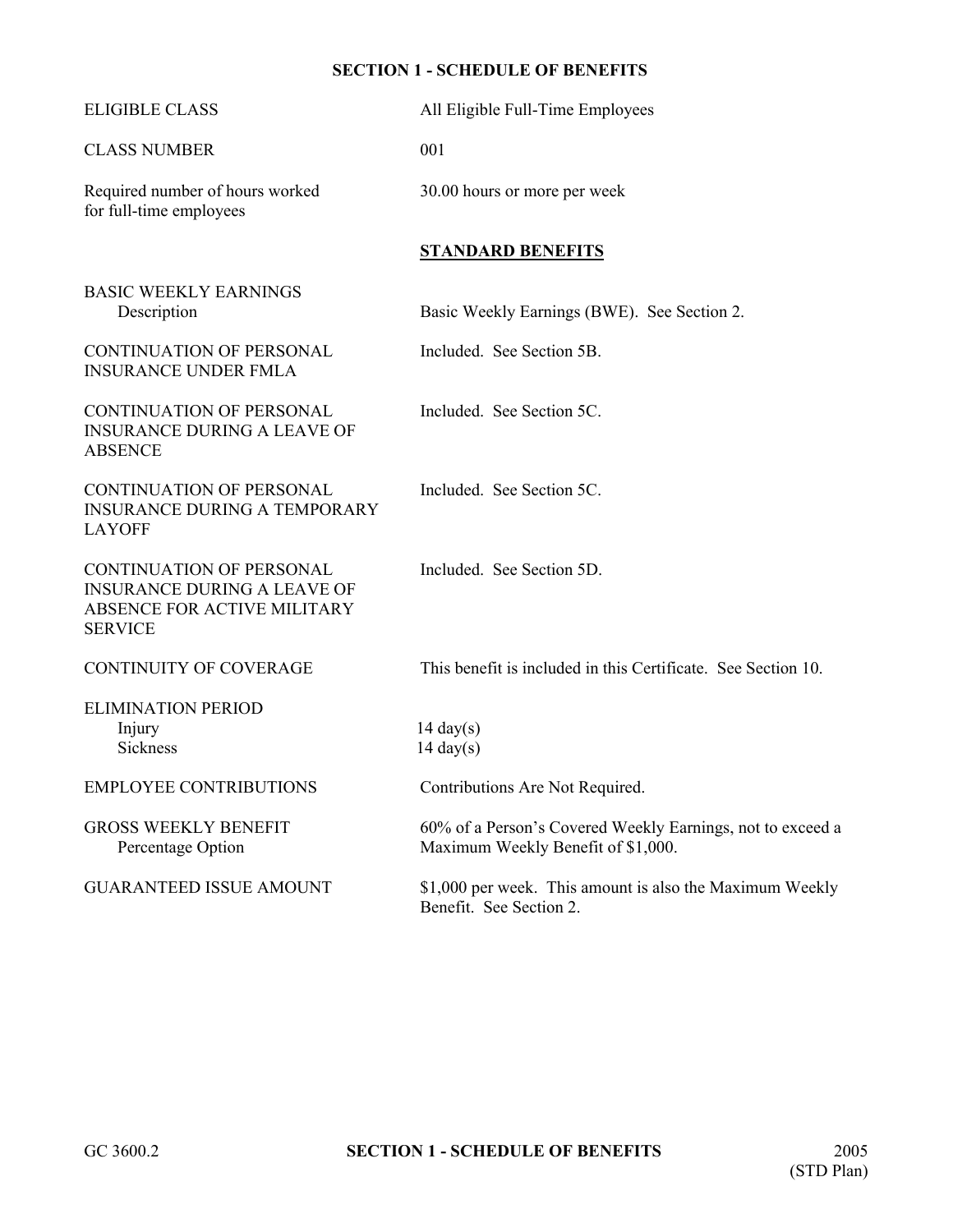# **SECTION 1 - SCHEDULE OF BENEFITS**

CLASS 001 (Continued)

| <b>INDIVIDUAL EFFECTIVE DATE</b><br><b>Initial Employees</b><br>New Employees | First Day of Coverage Month. See Section 3.<br>First Day of Coverage Month. See Section 3. |
|-------------------------------------------------------------------------------|--------------------------------------------------------------------------------------------|
| INDIVIDUAL REINSTATEMENT                                                      | First Day of Coverage Month following 90 days. See Section 5A.                             |
| <b>INDIVIDUAL TERMINATIONS</b>                                                | Immediate. See Section 5.                                                                  |
| <b>INTEGRATION</b><br><b>Integration Description</b>                          | Included. See Other Income Benefits, Section 2.<br>Non-Occupational.                       |
| <b>MAXIMUM BENEFIT DURATION</b>                                               | 11 weeks                                                                                   |
| MINIMUM WEEKLY BENEFIT                                                        | \$25                                                                                       |
| PARTIAL DISABILITY                                                            | This benefit is included for this class in this Certificate. See<br>Section 2.             |
| PRE-EXISTING CONDITION<br>Duration                                            | $3/12$ . See Section 9.                                                                    |
| <b>RESIDUAL BENEFIT</b>                                                       | This benefit is included for this class in this Certificate. See<br>Section 8.             |
| SOCIAL SECURITY INTEGRATION                                                   | Family Social Security Benefits/Non-Occupational. See Section<br>2.                        |
| <b>WAITING PERIOD</b><br><b>Initial Employees</b><br>New Employees            | First of the Month following 0 days<br>First of the Month following 0 days                 |
| <b>WAIVER OF PREMIUM</b>                                                      | This benefit is not included for this class in this Certificate.                           |
| <b>WEEKLY BENEFIT</b>                                                         | The Gross Weekly Benefit, reduced by Other Income Benefits, if<br>any. See Section 2.      |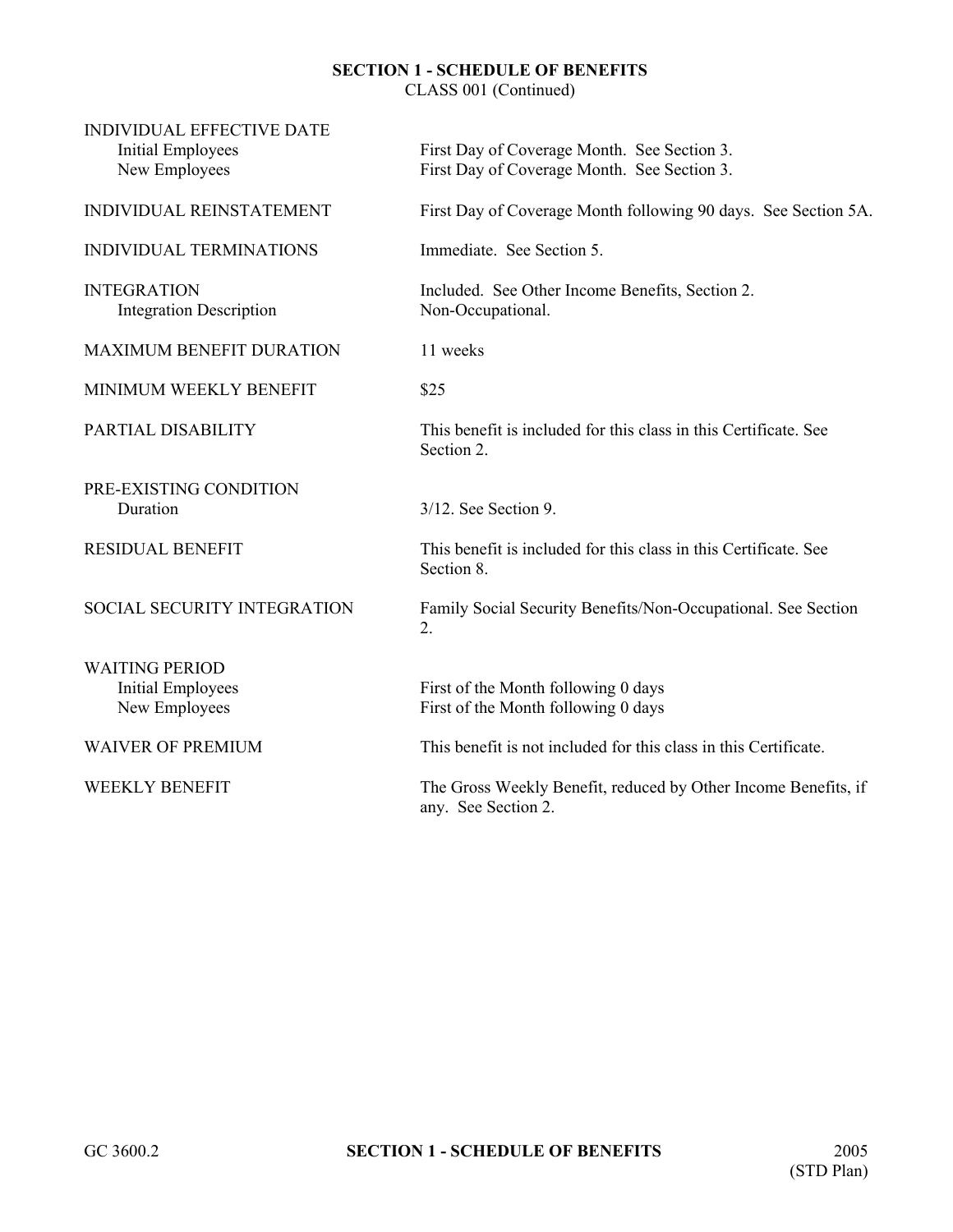ACTIVE WORK and ACTIVELY AT WORK means the use of time and energy in the services of the Participating Unit at the regular place of employment, or an alternative worksite as approved by the Participating Unit and AUL, by a Person who is physically and mentally capable of performing each of the Material and Substantial duties of his Regular Occupation on a regular full-time basis. If the alternative worksite is located outside of the United States or Canada, the Person will be considered to be Actively At Work unless the Person is outside of the United States or Canada for more than 6 months in any 12 month period.

This includes time off for vacation, jury duty, and funeral leave, where the Person could have been Actively At Work on that day.

BASIC WEEKLY EARNINGS means the Person's gross weekly income in U.S. dollars before taxes, received from the Participating Unit not to exceed a maximum workweek of forty (40) hours. Gross weekly income includes pre-tax contributions to an employer-sponsored defined contribution plan and a cafeteria plan, if any. These earnings are based on the amount as last reported to AUL in writing by the Participating Unit, for which premiums were paid and the coverage amount was approved by AUL in writing, before the date of Disability. Earnings do not include income received from commissions, bonuses, or expense accounts.

If the Person is paid his annual gross income in less than 52 weeks, the Basic Weekly Earnings shall equal 1/52 of the annual gross income.

CHILD(REN) means a minor related by blood, marriage or court order that can be claimed as a dependent for federal income tax purposes, such as:

- 1) natural born child(ren) of the Person;
- 2) legally adopted child(ren) of the Person;
- 3) stepchild(ren) who live with the Person; or
- 4) child(ren) for whom the Person has legal guardianship.

COSMETIC SURGERY means surgery that is performed to change the texture, shape or structure of any part of the human body for the purpose of creating a different visual appearance.

CONTRIBUTORY INSURANCE means insurance for which the Person pays part or all of the premium.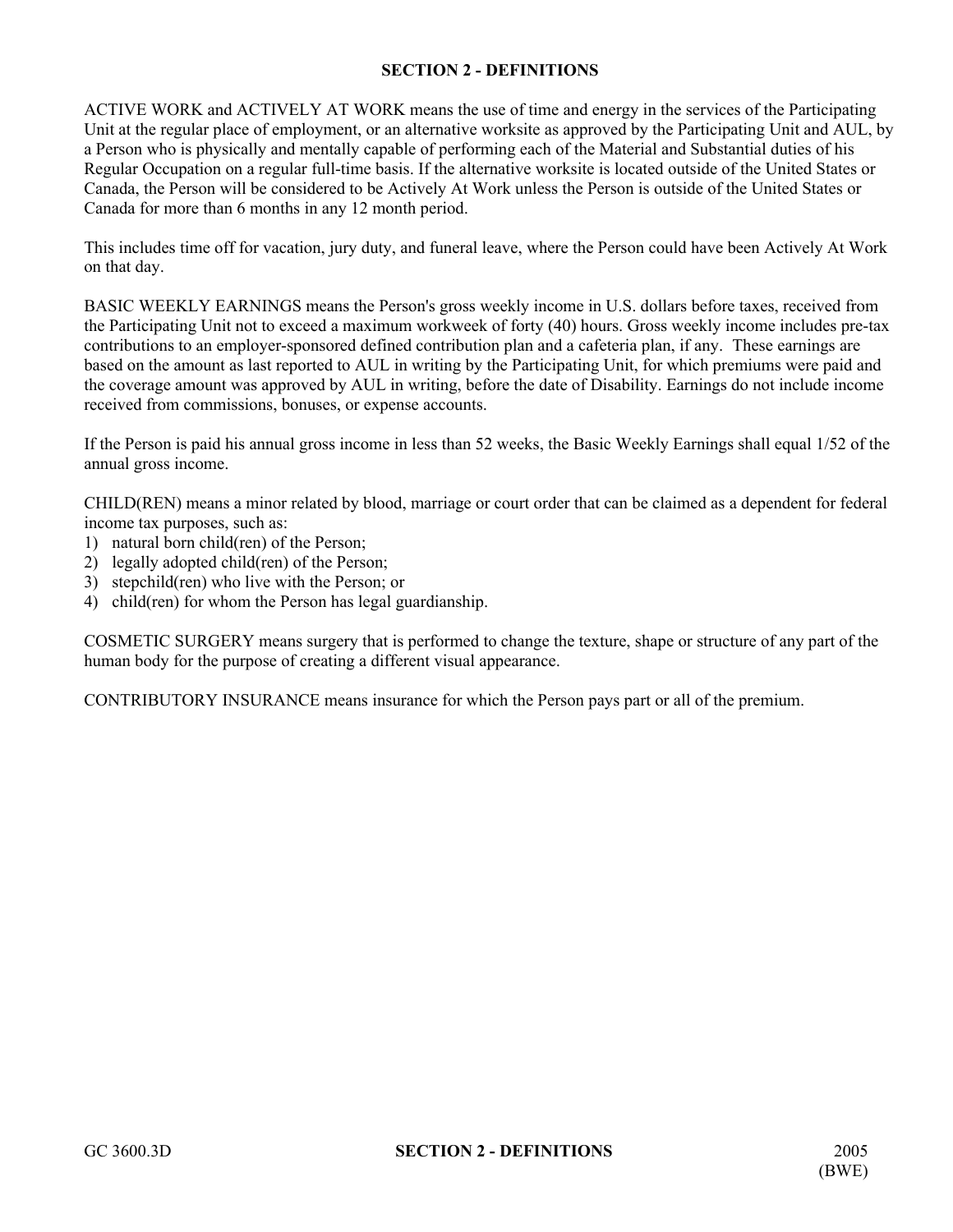COVERAGE MONTH means that period of time beginning on the date shown in each Participating Unit's amendment, and ending on the day before that date of the next month.

COVERED WEEKLY EARNINGS means the amount of the Person's income, in US dollars, received from the Participating Unit that is insured by the policy. This amount will be the LESSER of:

- 1) the Basic Weekly Earnings, or
- 2) the Maximum Weekly Benefit divided by the benefit percentage shown on the Schedule of Benefits.

CURRENT WEEKLY INCOME means the income a Person receives while Disabled, plus the income the Person could receive if he were working to his Maximum Capacity.

If a Person is employed in a second job, at the same time he is Actively At Work full-time for the Participating Unit, and becomes Disabled under the policy, the following will apply during the Elimination Period and while receiving Disability benefits under the policy:

- 1) Any income received from the second job will be considered Current Weekly Income only to the extent that it exceeds the average weekly income received from that job during the six-month period immediately prior to becoming Disabled.
- 2) If the Person has worked for the second employer less than six months, the income will be averaged for the total number of months he was employed.

If a Person receives Current Weekly Income in a Lump Sum, the Lump Sum Payment provision will apply.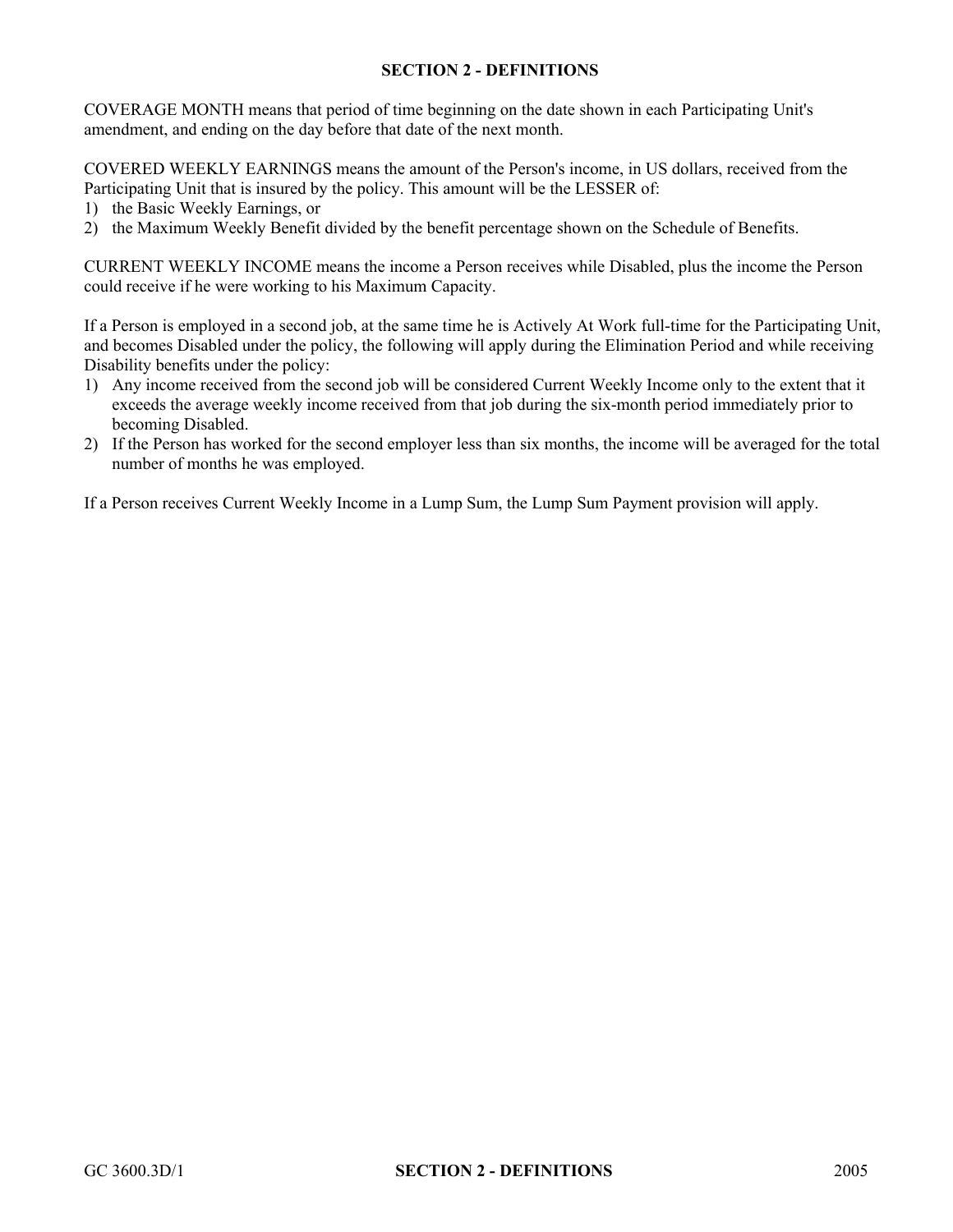DATE OF HIRE means the first day the Employee is Actively At Work in an eligible class for the Participating Unit as shown on the Subscription Agreement.

DISABILITY and DISABLED mean Total Disability and Totally Disabled and Partial Disability and Partially Disabled.

Any Disability will be considered the result of Sickness unless the Disability occurs as a result of an Injury and treatment begins within 30 days of the Injury.

DUE DATE means the first day of the Coverage Month for which the premium is payable.

ELIGIBILITY DATE means the date that an Employee, in an eligible class as shown on the Schedule of Benefits, has satisfied his Waiting Period and first becomes eligible for insurance under the policy.

ELIMINATION PERIOD means a period of consecutive days of Disability for which no benefit is payable. The Elimination Period begins on the first day of Disability.

EMPLOYEE means any individual who is a full-time employee (or proprietor, partner, or corporate officer) of the Participating Unit:

- 1) whose employment with the Participating Unit constitutes his principal occupation;
- 2) who works at that occupation a minimum number of hours shown on the Schedule Of Benefits;
- 3) who is working at the Participating Unit's regular place of business which may include an alternative worksite if approved by the Participating Unit and AUL;
- 4) who is not a part-time, temporary, or seasonal employee;
- 5) who is authorized to work in the United States under applicable state and federal laws; and
- 6) if approved by AUL:
	- a) who legally works and resides in Canada;
	- b) who legally works in the United States and resides in Canada; or
	- c) who legally works in Canada and resides in the United States.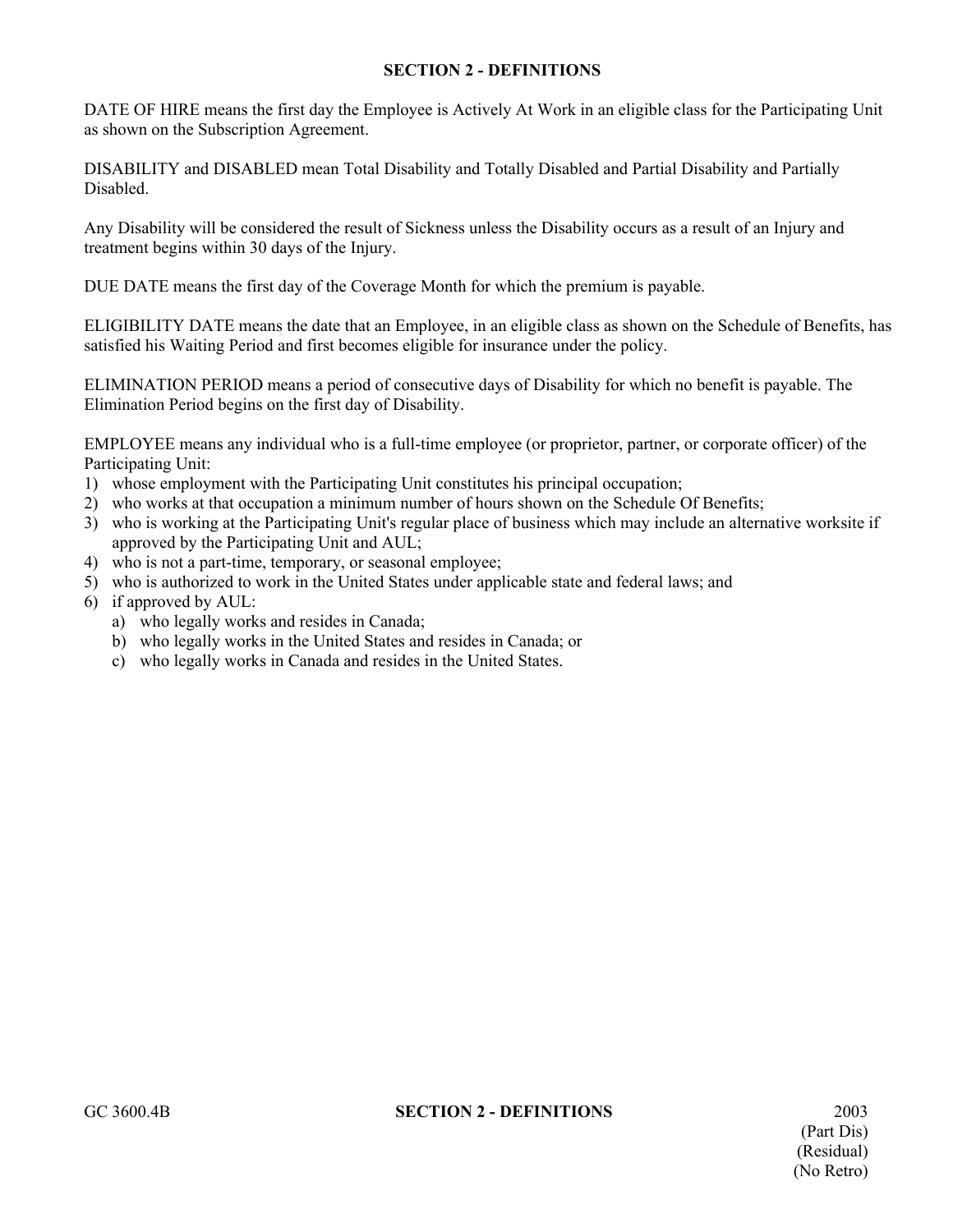EVIDENCE OF INSURABILITY means a statement or proof of an Employee's medical history upon which acceptance for insurance will be determined by AUL.

FAMILY SOCIAL SECURITY BENEFITS means benefits which the Person and/or his spouse, or Child(ren) are entitled to receive as a result of the Person's eligibility for disability insurance benefits or old age insurance benefits through the Federal Social Security Administration.

GROSS WEEKLY BENEFIT means the Person's Weekly Benefit, before any reductions for Other Income Benefits.

GUARANTEED ISSUE AMOUNT means the amount of coverage that does not require Evidence Of Insurability. This amount is shown on the Schedule Of Benefits.

INDIVIDUAL REINSTATEMENT means that Personal Insurance that has been terminated due to cessation of Active Work may be reinstated in accordance with Section 5A of the policy.

INJURY means bodily injury resulting directly from an accident and that occurs independently of all other causes while the Person is insured under the policy. This includes all other conditions related to the same Injury sustained by a Person while insured under the policy.

MALE PRONOUN whenever used includes the female.

MATERIAL AND SUBSTANTIAL DUTIES means duties that:

- 1) are normally required for the performance of a Person's Regular Occupation; and
- 2) cannot be reasonably omitted or modified, except that if the Person is required to work on average in excess of 40 hours per week, AUL will consider the Person able to perform that requirement if he has the capacity to work 40 hours per week.

MAXIMUM BENEFIT DURATION means the maximum period of time that benefits will be payable for Disability. This period of time is stated on the Schedule Of Benefits.

MAXIMUM CAPACITY means, based on the Person's restrictions and limitations, the greatest extent of work the Person is able to do in his Regular Occupation.

MAXIMUM WEEKLY BENEFIT means the maximum amount of benefit payable to a Person on a weekly basis as stated on the Schedule Of Benefits.

MENTAL ILLNESS means a psychiatric or psychological condition classified in the Diagnostic and Statistical Manual of Mental Health Disorders (DSM), published by the American Psychiatric Association, most current as of the start of a Disability. Such disorders include, but are not limited to, psychotic, emotional or behavioral disorders, or disorders related to stress or to substance abuse or dependency. If the DSM is discontinued or replaced, these disorders will be those classified in the diagnostic manual then used by the American Psychiatric Association as of the start of a Disability.

NON-CONTRIBUTORY INSURANCE means insurance for which the Person pays none of the premium.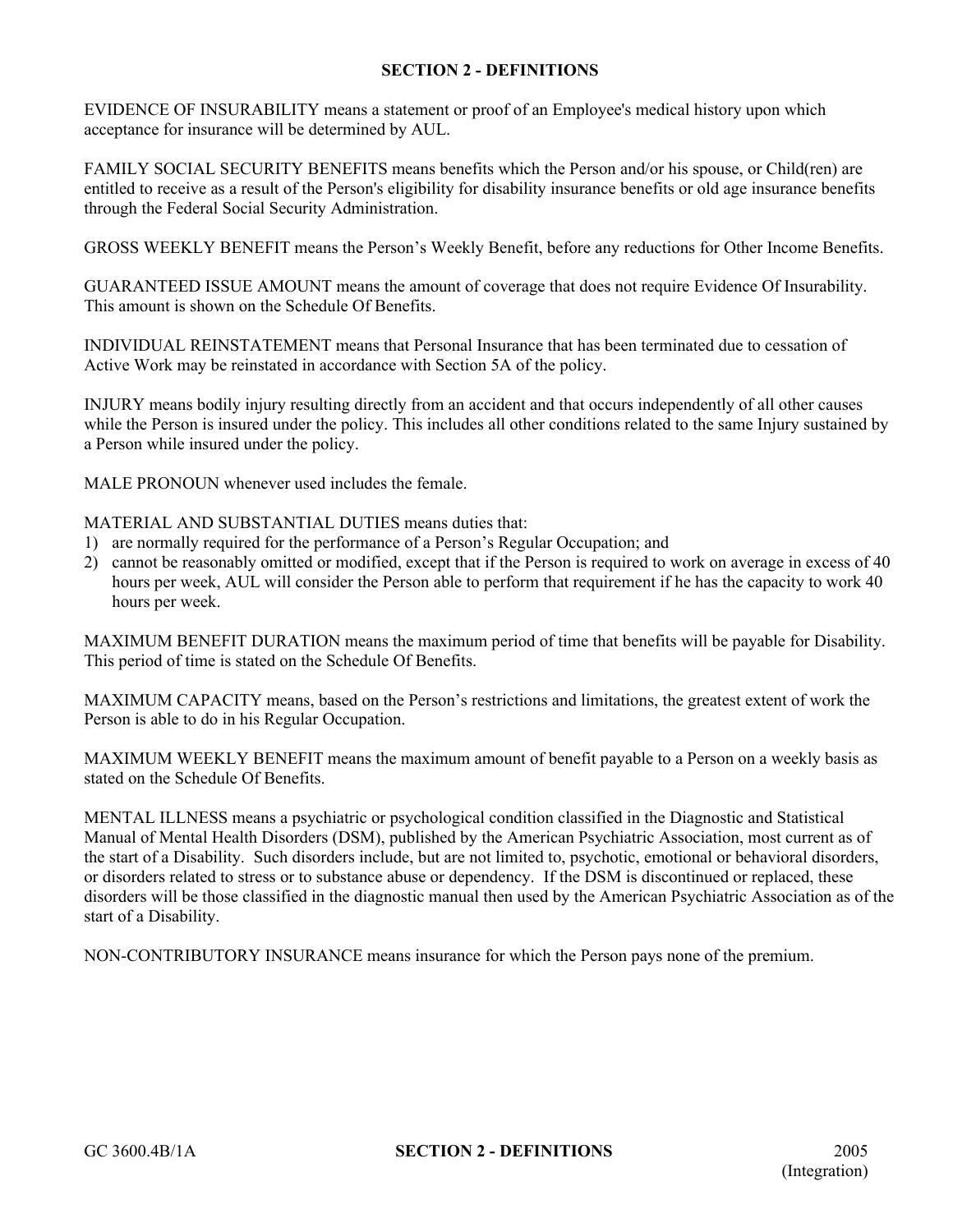OTHER INCOME BENEFITS means those benefits set out below which the Person, his spouse, or Child(ren) are entitled to receive. It includes any benefit for which they are eligible, or that is paid to them or a Third Party on their behalf, including:

- 1) disability income benefits, including any damages or settlements made in place of such benefits (whether or not liability is admitted) under:
	- a) any automobile liability insurance or "no fault" motor vehicle plan, whichever is applicable;
	- b) a Third Party (after subtracting attorney's fees) by judgment, settlement or otherwise not to exceed 50% of the net settlement;
	- c) state compulsory benefit law, including any state disability income benefit law or similar law;
	- d) disability benefits from the Veteran's Administration, or any other foreign or domestic governmental agency, that begin after a Person becomes Disabled. This includes the amount of any increase in a benefit that a Person was receiving prior to becoming Disabled if the increase is attributed to the same disability for which the Person is currently receiving a Weekly Benefit under the policy;
	- e) any other similar act or law; and
- 2) any disability income benefit for which the Person is eligible under any other employee welfare benefit plan, or arrangement of coverage, whether insured or not, as a result of the Person's employment with the Participating Unit. However, when the Person's Basic Weekly Earnings exceed his Covered Weekly Earnings, the Weekly Benefit will not be reduced by such income unless when combined with the Other Income Benefits the total exceeds 80% of Basic Weekly Earnings. If it does, the Weekly Benefit will be reduced by the amount that is in excess of 80% of the Basic Weekly Earnings; and
- 3) any disability income or retirement benefit that has been received or is eligible to be received from:
	- a) the Social Security Administration or any similar law, plan or act, including the initial enactment and all amendments;
	- b) the Canada Pension Plan;
	- c) the Quebec Pension Plan;
	- d) the Railroad Retirement Act; or
	- e) any other state, provincial or local government act or law or any other similar act or law provided in any jurisdiction; and
- 4) any Current Weekly Income.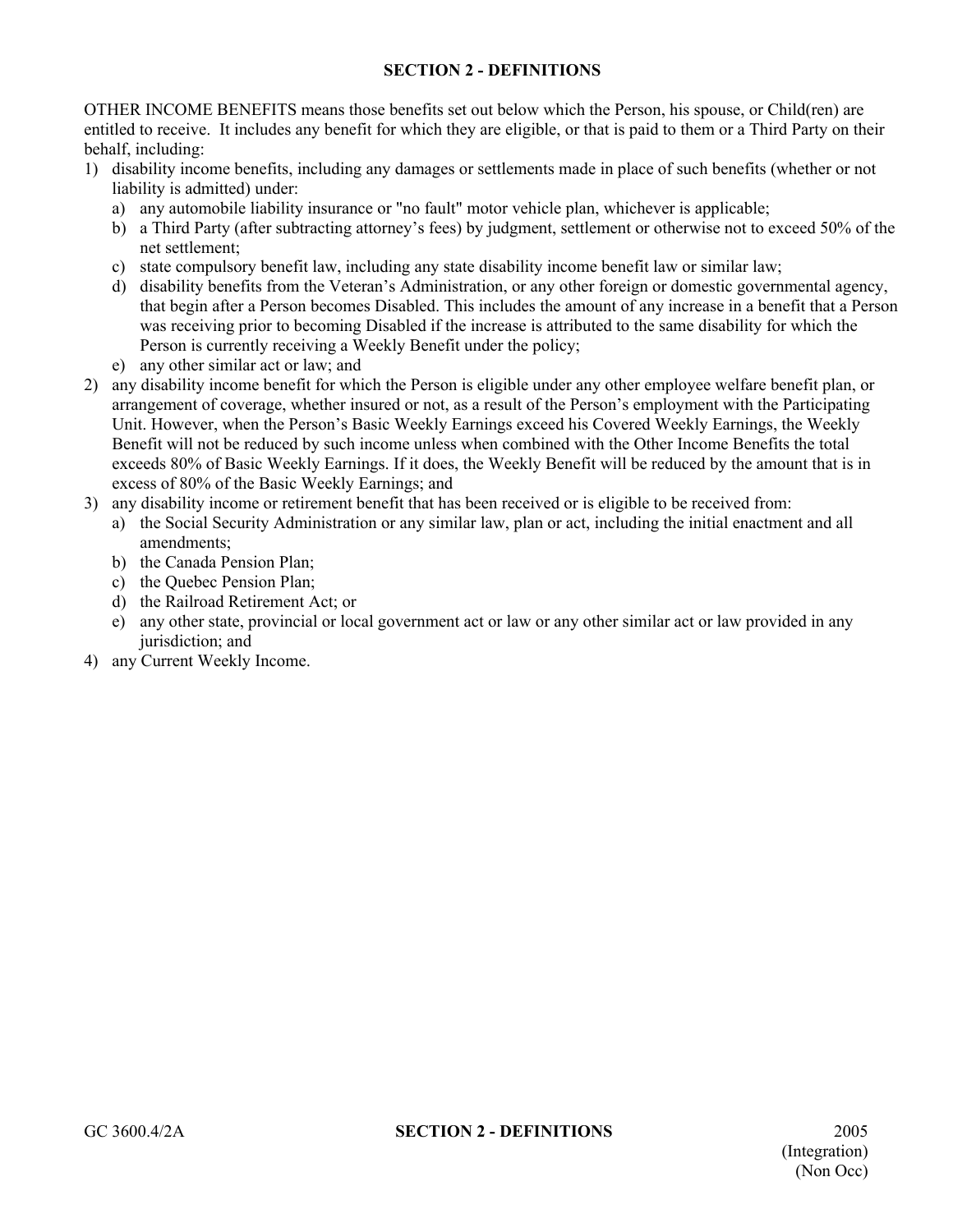The following items are NOT considered Other Income Benefits and will not be deducted from the Gross Weekly Benefit payable to the Person:

- 1) profit sharing plans;
- 2) thrift or savings plans;
- 3) Individual Retirement Accounts (IRA) or Roth IRAs, funded wholly by the Person's contribution;
- 4) tax sheltered annuities (TSA);
- 5) stock ownership plans (ESOP);
- 6) nonqualified deferred compensation plans;
- 7) Keogh, 401(k) or 403(b) plans;
- 8) Veteran Administration Benefits except those benefits that are a result of the same Disability for which a Weekly Benefit is payable under the policy;
- 9) credit disability insurance;
- 10) pension plans for partners;
- 11) individual disability policy paid for by the Person that is not sponsored by the Participating Unit; and
- 12) a retirement plan from another employer.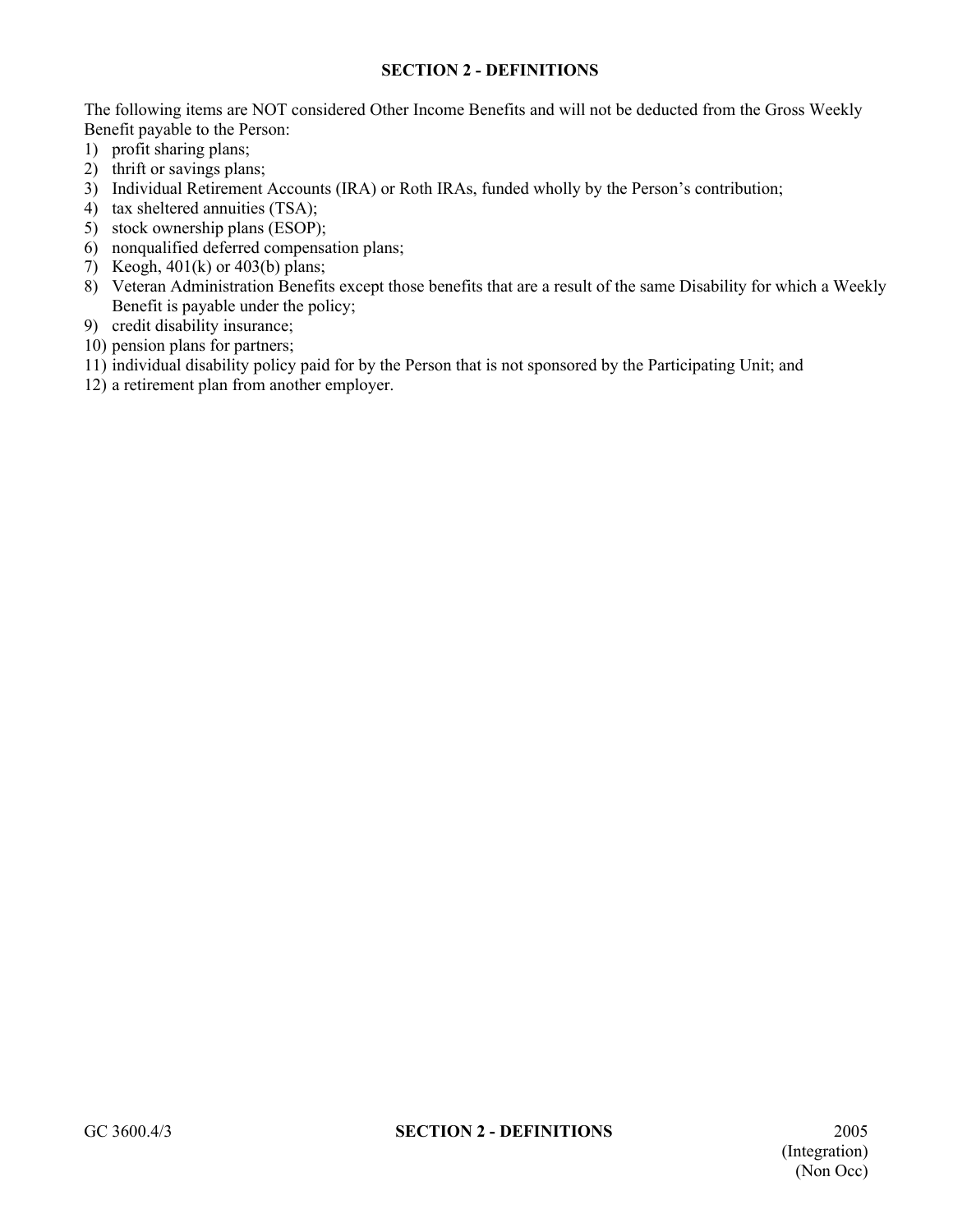PARTIAL DISABILITY and PARTIALLY DISABLED means that because of Injury or Sickness:

- 1) the Person cannot perform the Material and Substantial duties of his Regular Occupation on a full-time basis, but:
	- a) is performing at least one of the Material and Substantial duties of his Regular Occupation, or another occupation, on a part or full-time basis;
	- b) his Current Weekly Income is less than 80% of his Pre-Disability Earnings due to the same Injury or Sickness that caused his Disability; and
	- c) he is under the Regular Attendance of a Physician for that Injury or Sickness.

If the Person's Regular Occupation requires a license, loss of this license for any reason does not in itself constitute Partial Disability.

PARTICIPATING UNIT means any sole proprietorship, partnership, corporation, limited liability company, limited liability partnership, firm, school district, individual school, or other instrumentality of a state or political subdivision thereof, which has been approved by AUL and added by amendment to the policy. An entity that is subsidiary to or affiliated with the Participating Unit as defined below is eligible for coverage under the policy if it is shown on the Subscription Agreement or later added by amendment to the policy.

A subsidiary may be included in this definition when the Participating Unit owns more than 50% of the voting stock of the subsidiary corporation.

An affiliate may be included in this definition when the corporation, limited liability company, proprietorship, or partnership is under common control with the Participating Unit through stock ownership, contract, common officers, or otherwise.

The Participating Unit is liable for all premiums due for a subsidiary and affiliate during any period of time the subsidiary and/or affiliate are insured under the policy. Any notice given to the Participating Unit by AUL shall be considered notice given to the subsidiary and/or affiliate.

PARTICIPATING UNIT'S EFFECTIVE DATE means the date on which coverage is effective for the Participating Unit under the policy, as determined by AUL.

PERSON means an Employee who has met the requirements of the ELIGIBILITY and INDIVIDUAL EFFECTIVE DATE section of the policy.

PERSONAL INSURANCE means the insurance provided under the policy for an insured Person.

PHYSICIAN means a qualified, licensed doctor of medicine or osteopathy, and any other licensed health care provider that state law requires be recognized as a Physician, and practicing within the scope of his license and applicable law. Physician does not include a Physician employed by the Participating Unit, the Person, or anyone related by blood or marriage to the Person.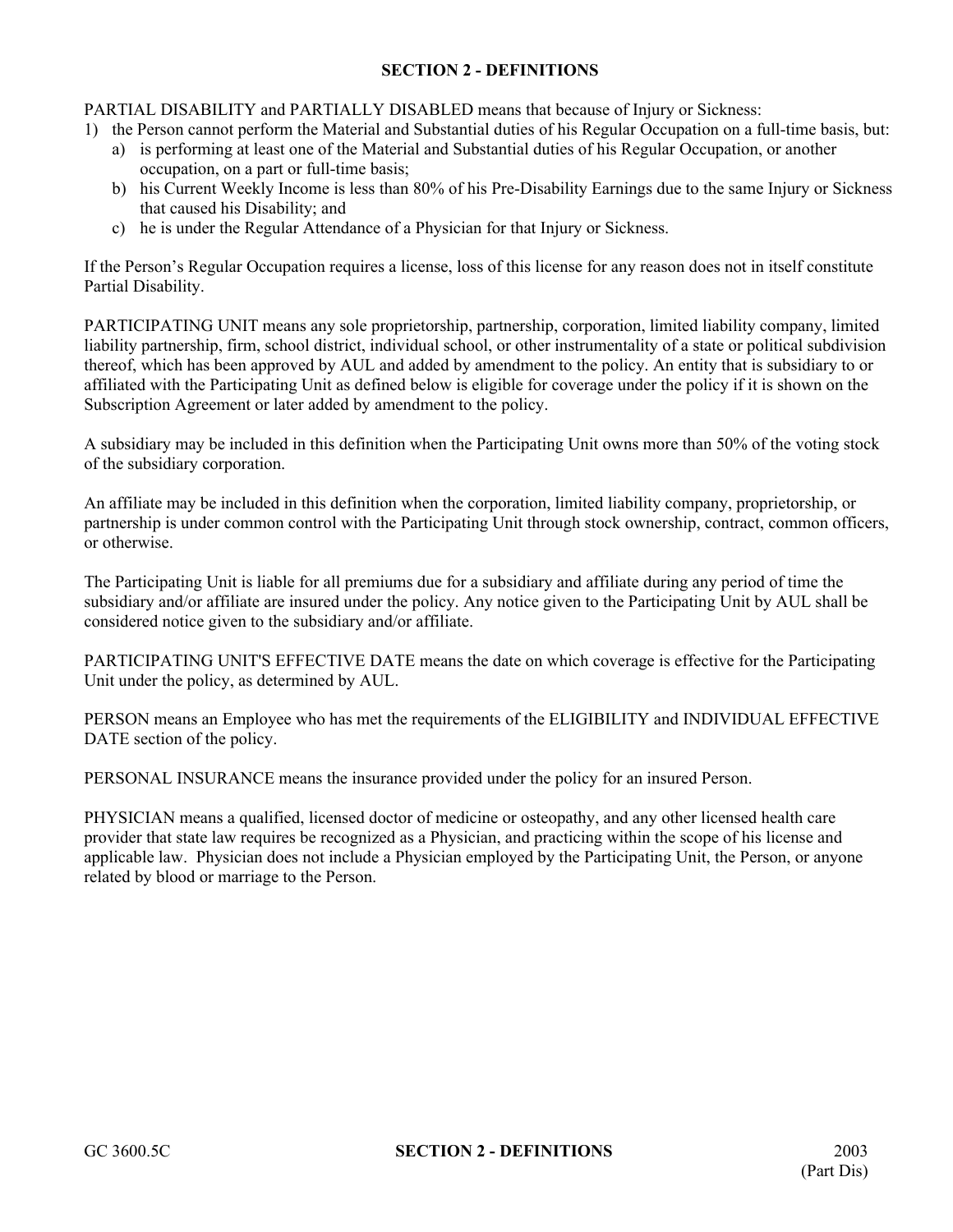PRE-DISABILITY EARNINGS means the Person's Basic Weekly Earnings in effect immediately prior to his date of Disability.

PRE-EXISTING CONDITION means any condition for which a Person has done any of the following at any time during the 3 months immediately prior to a Person's Individual Effective Date of Insurance, whether or not that condition was diagnosed at all or was misdiagnosed:

- 1) received medical treatment or consultation;
- 2) taken or were prescribed drugs or medicine; or
- 3) received care or services, including diagnostic measures.

PRIOR PLAN means the Participating Unit's plan of short term disability insurance which terminated on the day immediately before the Participating Unit's Effective Date of coverage under the policy.

REGULAR ATTENDANCE means that the Person:

- 1) personally visits a Physician as medically required according to standard medical practice, to effectively manage and treat the Person's Disability;
- 2) is receiving the most appropriate treatment and care that will maximize his medical improvement and aid in his return to work; and
- 3) is receiving care by a Physician whose specialty or clinical experience is appropriate for the Disability.

REGULAR OCCUPATION means a Person's occupation as it is recognized in the general workplace and according to industry standards. A Person's occupation does not mean the specific job tasks a Person does for a Participating Unit or at a specific location. For Physicians "Regular Occupation" means the area in the practice of medicine that they were practicing immediately prior to the date Disability started. For attorneys "Regular Occupation" means the practice of law as defined under applicable laws.

SALARY CONTINUANCE means any payments to a Person, by the Participating Unit, of all or part of his Basic Weekly Earnings after he becomes Disabled.

SICKNESS means illness, bodily disorder or disease, Mental Illness, normal pregnancy and complications of pregnancy. Complications of pregnancy are defined as concurrent disease or abnormal conditions significantly effecting the usual medical management of pregnancy.

#### GC 3600.6C(41) **SECTION 2 - DEFINITIONS** 2005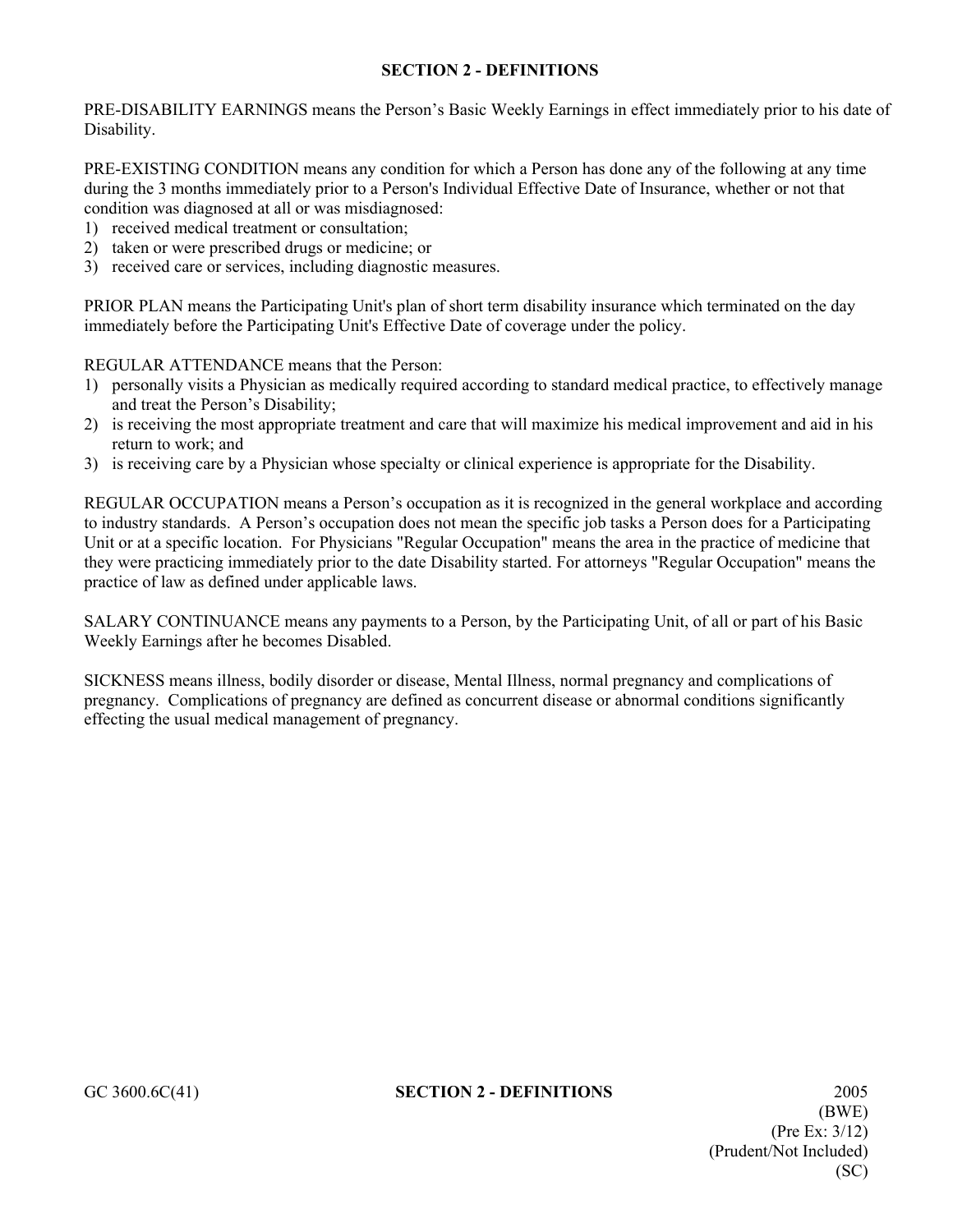SOCIAL SECURITY means the United States Social Security Act or any similar law, plan, or act including the initial enactment and all amendments.

THIRD PARTY means an individual, entity, or insurance company other than AUL.

TOTAL DISABILITY and TOTALLY DISABLED mean that because of Injury or Sickness:

- 1) the Person cannot perform the Material and Substantial duties of his Regular Occupation;
- 2) the Person is not working;
- 3) the Person is not Partially Disabled; and
- 4) the Person is under the Regular Attendance of a Physician for that Injury or Sickness.

Any Disability will be considered the result of Sickness unless the Disability occurs as a result of an Injury and treatment begins within 30 days of the Injury.

If the Person's Regular Occupation requires a license, loss of this license for any reason does not in itself constitute Disability.

WAITING PERIOD means the period of days, starting on the Date of Hire, that an Employee must be continuously Actively at Work while in an eligible class. Initial Employees will be given credit for time served under the Participating Unit's prior carrier if the policy replaced the same type of coverage an Employee had with the prior carrier. The Waiting Period is stated in the Schedule Of Benefits.

WEEKLY BENEFIT means the amount payable weekly by AUL to the Disabled Person. It is the Gross Weekly Benefit, reduced by Other Income Benefits.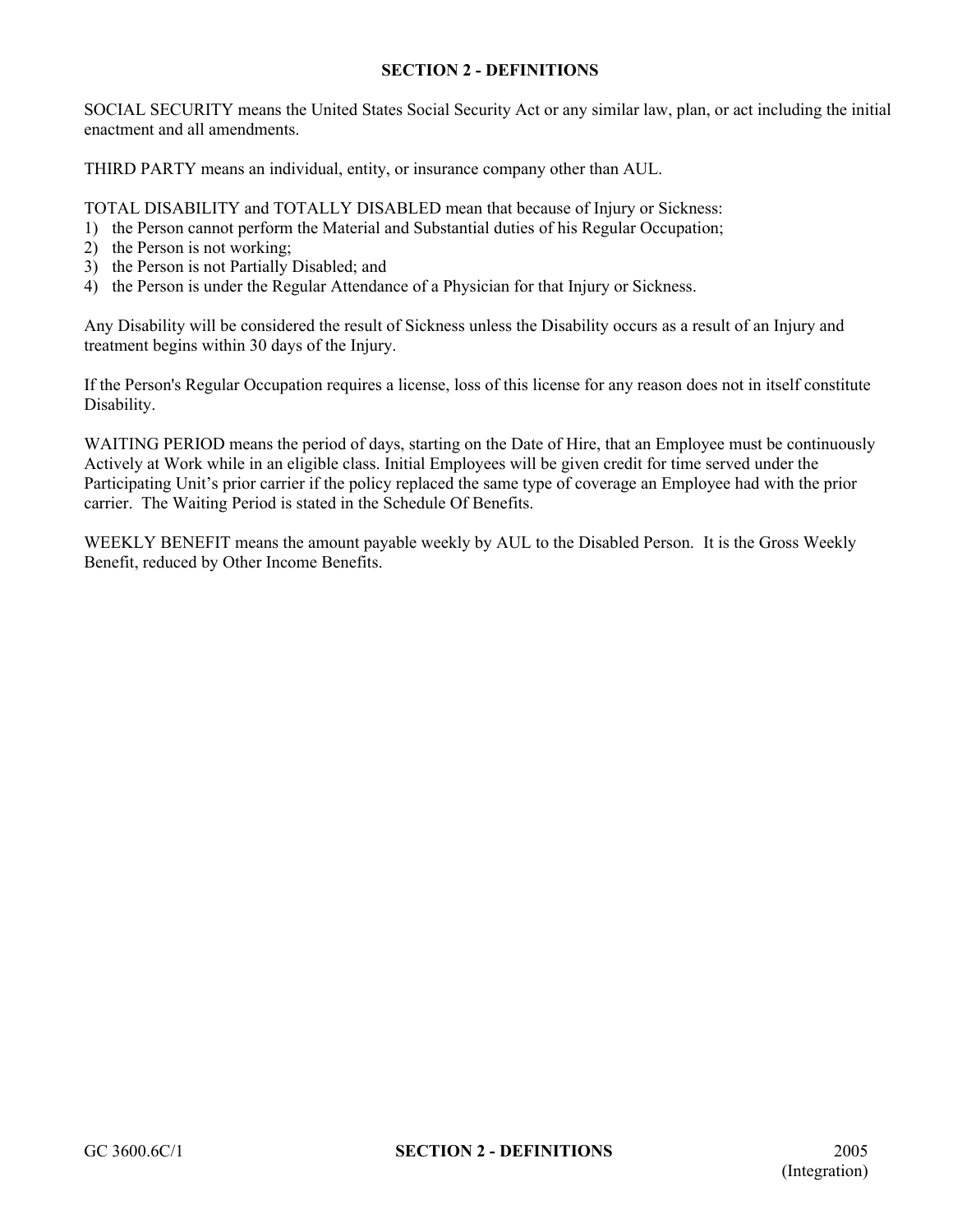#### **SECTION 3 - ELIGIBILITY AND INDIVIDUAL EFFECTIVE DATE**

INITIAL EMPLOYEE: This is an eligible Employee who is Actively At Work and has completed the Waiting Period for Initial Employees before the Participating Unit's original Effective Date.

NEW EMPLOYEE: This is an eligible Employee who was Actively At Work before the Participating Unit's original Effective Date, but did not complete the Waiting Period for an Initial Employee prior to that date. It also refers to an eligible Employee who has completed the Waiting Period for New Employees and was Actively At Work on or after the Participating Unit's original Effective Date.

ELIGIBILITY DATE: An Employee who is in an eligible class as shown on the Schedule of Benefits and has satisfied his Waiting Period becomes eligible for Personal Insurance under the policy on:

- 1) *Initial Employees*: the Participating Unit's original Effective Date of coverage under the policy;
- 2) *New Employees*: first day of the Coverage Month following completion of the Waiting Period as shown on the Schedule of Benefits.

INDIVIDUAL EFFECTIVE DATE OF INSURANCE: This means the date an Employee's Personal Insurance becomes effective under the policy. This date only applies to the Maximum Weekly Benefit amount less than or equal to the Guaranteed Issue Amount shown on the most recent Schedule of Benefits for the Person's class and will be the Eligibility Date.

If an Employee is not Actively At Work on the date insurance would otherwise become effective, the Individual Effective Date of Insurance is the date the Employee returns to full-time Active Work.

AMOUNTS IN EXCESS OF THE GUARANTEED ISSUE AMOUNT: Any portion of the Maximum Weekly Benefit that exceeds the Guaranteed Issue Amount will require Evidence of Insurability, satisfactory and without expense to AUL. If the excess portion is approved, the effective date for that portion will be named by AUL. If the excess portion is not approved by AUL, the Maximum Weekly Benefit will be an amount equal to the Guaranteed Issue Amount shown on the Schedule of Benefits.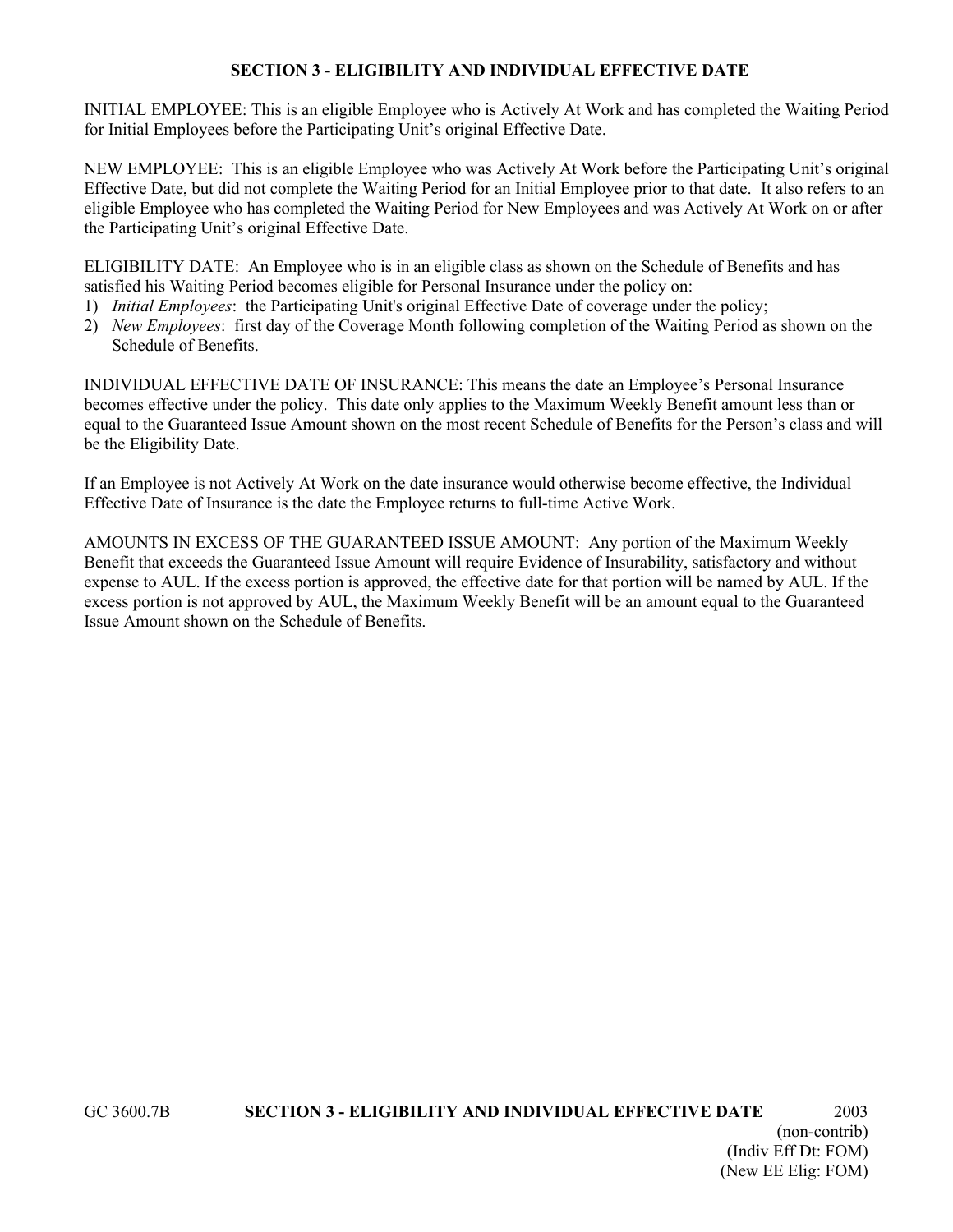#### **SECTION 4 - CHANGES IN INSURANCE**

The effective date of any change for the Person is:

- 1) the date the request for change is approved by AUL, if the approval date is the first day of a Coverage Month; or
- 2) the first day of the next Coverage Month, if the request for change is approved after the first day of a Coverage Month.

If the Person is not Actively At Work on the effective date of change, the Person becomes eligible for the change on the first day that the Person returns to Active Work.

If the change is an increase of \$200 or more in the Maximum Weekly Benefit, the provision entitled PRE-EXISTING CONDITION EXCLUSION ON AN INCREASED MAXIMUM WEEKLY BENEFIT as shown in Section 9 "EXCLUSIONS" will apply to the increased amount.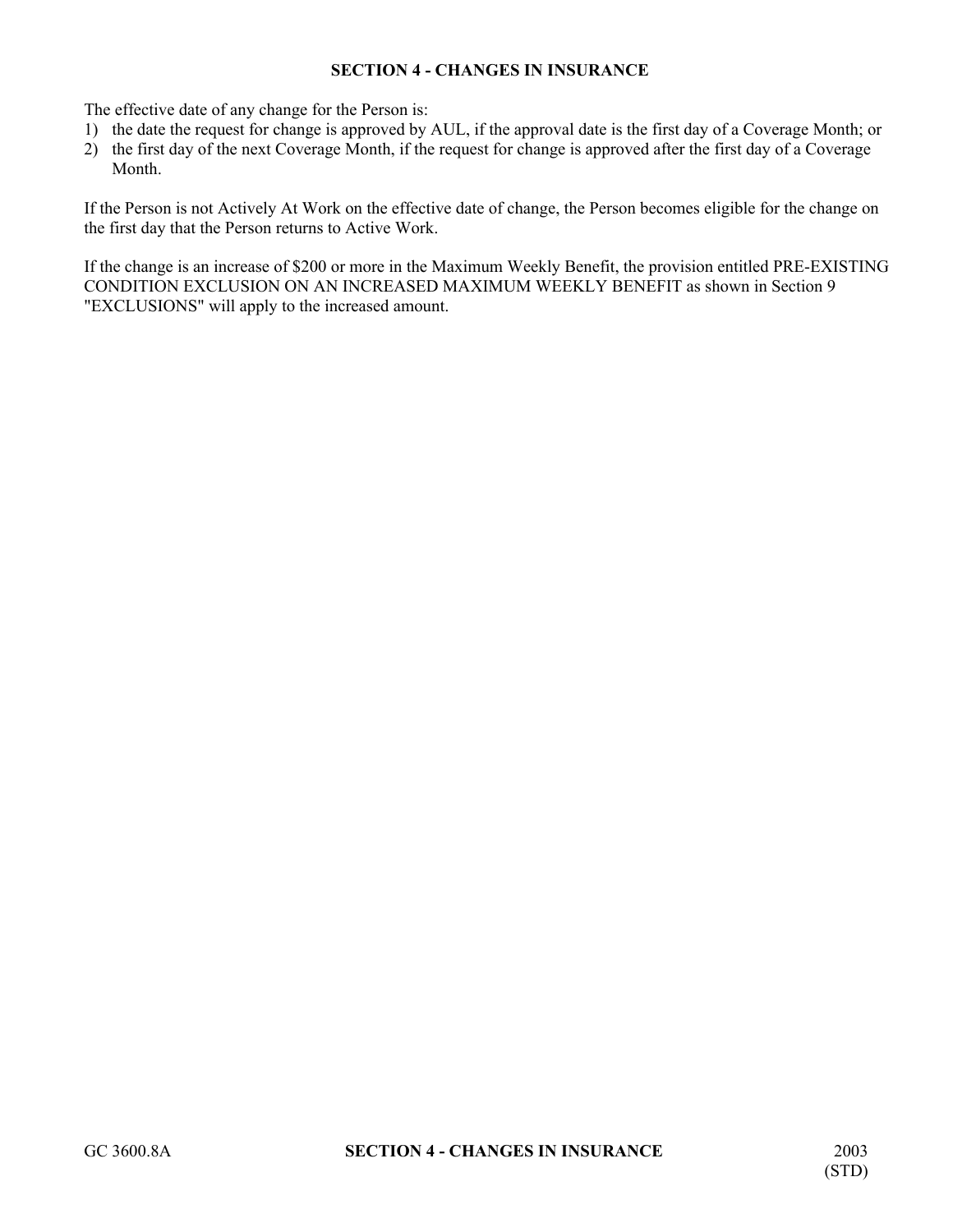#### **SECTION 5 - TERMINATIONS**

INDIVIDUAL TERMINATIONS: A Person will cease to be insured on the EARLIEST of the following dates:

- 1) the date the policy or the Participating Unit's coverage under the policy terminates;
- 2) the date the Person is no longer in an eligible class;
- 3) the date the Person's class, as shown on the Schedule Of Benefits, is no longer insured under the policy;
- 4) the last day for which any required employee contribution has been made;
- 5) the date the Person requests termination, but not prior to the date of the request;
- 6) the date employment terminates. **Cessation of Active Work will be deemed termination of employment**. However, Personal Insurance will be continued for a Person:
	- a) during the Elimination Period; or
	- b) during the period the Person is eligible to receive a Weekly Benefit; or
	- c) during any temporary leave of absence according to the appropriate Continuation of Personal Insurance benefit if premiums continue to be paid during the leave, and the benefit was elected by the Participating Unit, shown on the Schedule of Benefits and approved by AUL; and
	- d) to the end of the Coverage Month following the month that a Person is temporarily laid off as long as premiums continue to be paid, if coverage during a temporary layoff was requested by the Participating Unit on the Subscription Agreement and approved by AUL.

TERMINATION OF A PARTICIPATING UNIT: Insurance for a Participating Unit ceases on the EARLIEST of the following dates:

- 1) the date the Participating Unit no longer meets the definition of a Participating Unit;
- 2) the date the Participating Unit ceases active business operations or is placed in bankruptcy or receivership;
- 3) the date the Participating Unit loses its entity by means of dissolution, merger, or otherwise;
- 4) the date the Participating Unit is eliminated as a Participating Unit by an amendment to or change in the policy;
- 5) the date ending the Coverage Month for which the last premium payment is made for the Participating Unit's insurance;
- 6) at the end of a Coverage Month, provided that AUL has given at least 31 calendar days prior written notice to the Participating Unit; or
- 7) at the end of a Coverage Month, if the Participating Unit has given AUL at least 31 calendar days prior written notice.

If a Person's insurance is terminated due to the termination of a Participating Unit, the Person's rights under the policy are determined as if the policy had terminated on the date the Participating Unit's coverage terminated.

If coverage for a Participating Unit terminates, the Participating Unit will be liable to AUL for all unpaid premiums for the period during which the coverage was in force.

#### GC 3600.9D **SECTION 5 - TERMINATIONS** 2005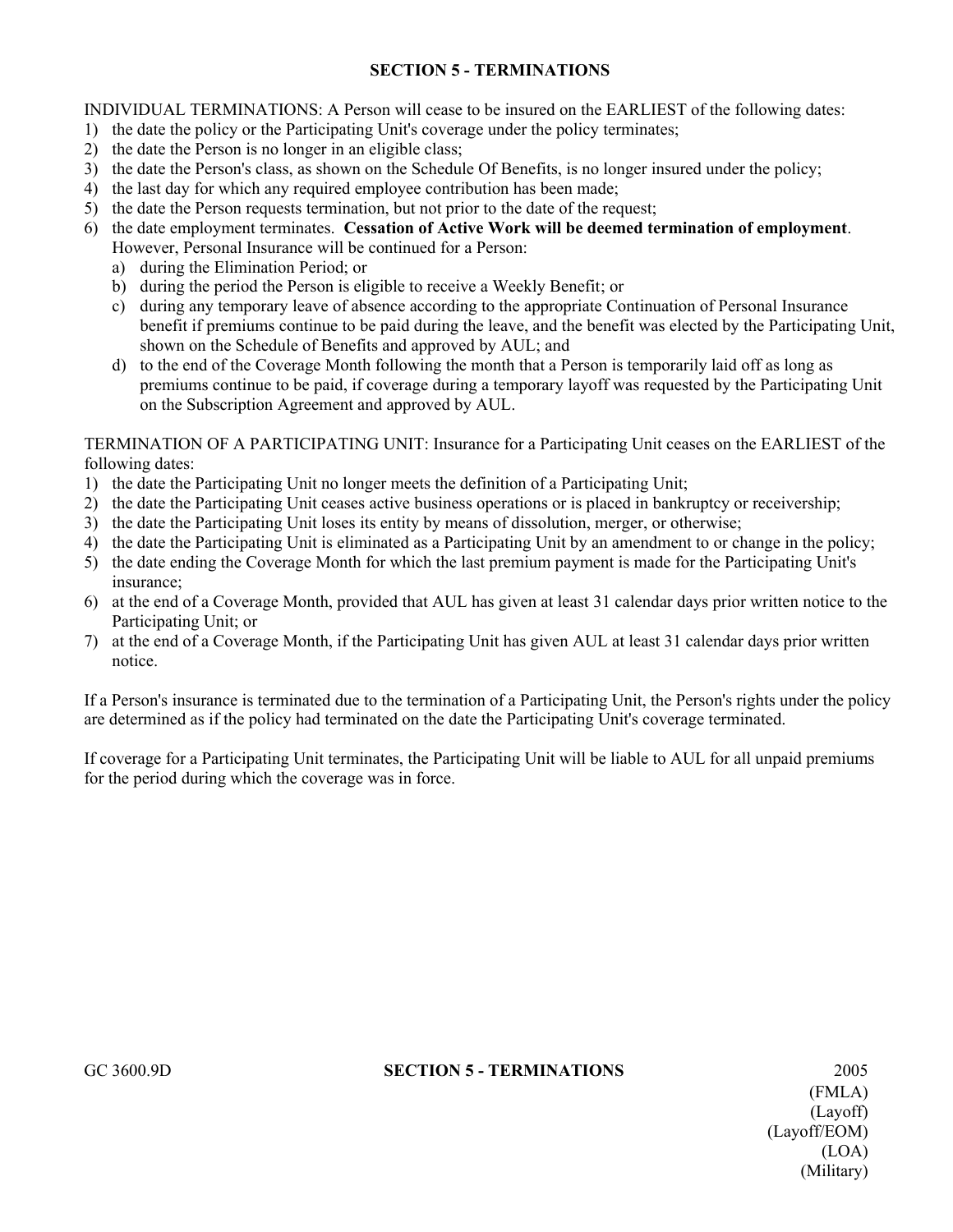#### **SECTION 5 - TERMINATIONS**

TERMINATION OF THE POLICY: AUL may terminate the policy at the end of any policy month by giving at least 31 days prior notice to the Policyholder.

Termination of the policy, or termination of coverage for a Participating Unit, under any conditions will be without prejudice to any claim incurred prior to termination.

EXTENDED BENEFIT: If the Person is Disabled on the date of termination of insurance, AUL will pay benefits for Disability:

- 1) after the Elimination Period has been met, if the Person is not already receiving a Weekly Benefit;
- 2) during the uninterrupted continuance of the same period of Disability; and
- 3) subject to the provisions and benefits of the policy as elected by the Participating Unit.

Benefits will be extended to the EARLIEST of the following:

- 1) the date Current Weekly Income received from any occupation or employment equals or exceeds 80% of the Pre-Disability Earnings;
- 2) the date the Person ceases to be Totally Disabled;
- 3) the date the Person dies;
- 4) the date ending the Maximum Benefit Duration as shown on the Schedule Of Benefits;
- 5) the date the Person fails to give AUL required proof of Disability or information required to determine if any benefits are owed under the policy;
- 6) the date the Person refuses to allow an examination requested by AUL;
- 7) the date the Person is no longer under the Regular Attendance and care of a Physician;
- 8) the date the Person refuses to provide information to AUL to verify the Person's Current Weekly Income; or
- 9) the date the Person leaves the United States or Canada and establishes his residence in any other country. A Person will be considered to reside outside these countries when the Person has been outside the United States or Canada for a total period of 6 months or more during any 12 consecutive months of benefits.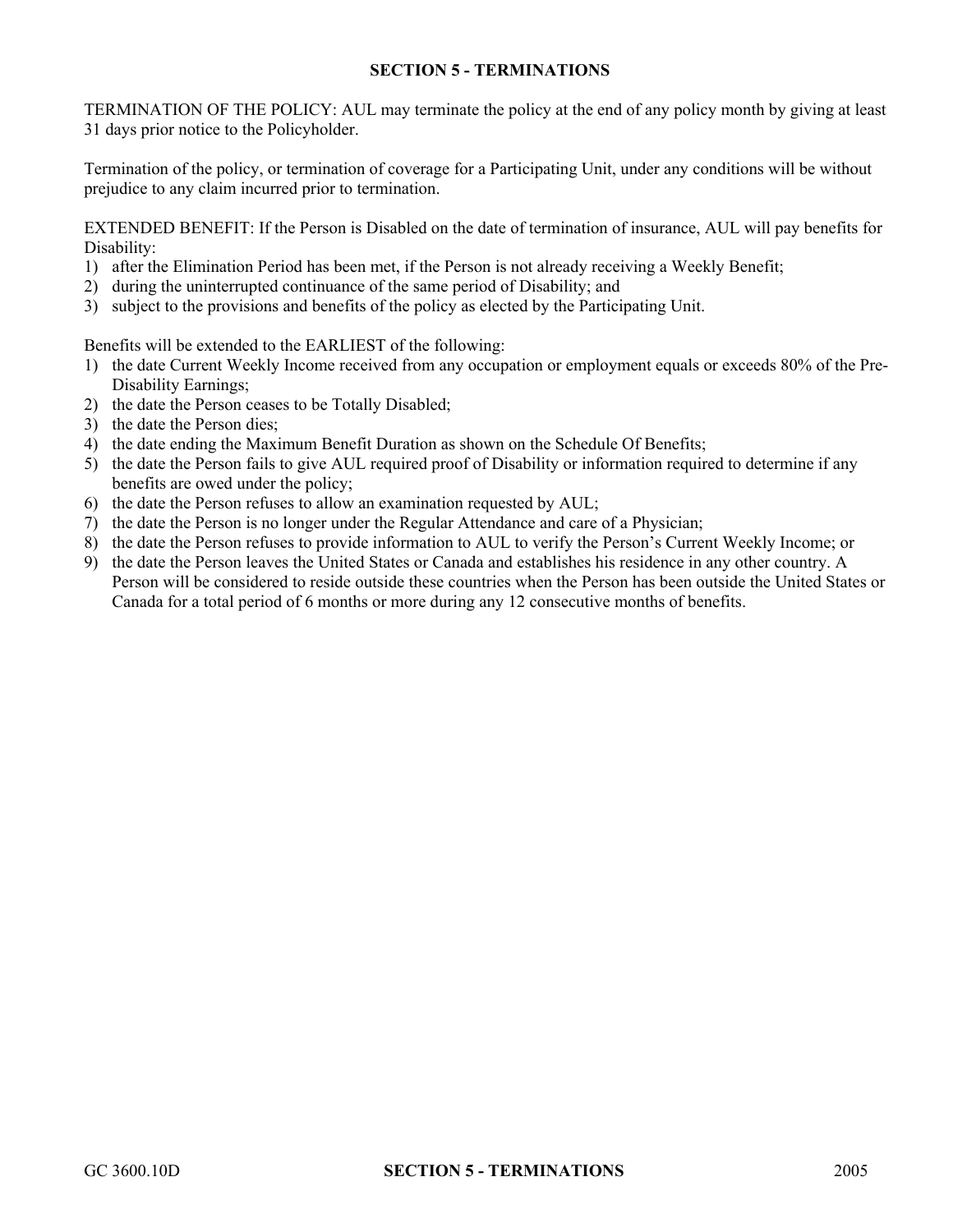#### **SECTION 5A - INDIVIDUAL REINSTATEMENT**

INDIVIDUAL REINSTATEMENT: If Personal Insurance terminates under the policy due to cessation of Active Work for the Participating Unit, it may be reinstated subject to the terms of this Section. Individual Reinstatement must be requested during the 31-day period immediately following return to Active Work for the Participating Unit in accordance with the terms stated in this provision. Individual Reinstatement will be to the same eligible class that the Employee belonged to immediately prior to his termination. AUL may require Evidence of Insurability if reinstatement is requested to an eligible class that differs from the coverage the Employee had with the Participating Unit immediately prior to his cessation of Active Work. Reinstatement is subject to payment of required premiums and that the Participating Unit is currently insured by AUL under the policy.

In addition to the above requirements, the following also applies:

- 1) If an Employee returns to Active Work within 90 days (consecutive calendar days) of his Individual Termination date and requests Individual Reinstatement:
	- a) Personal Insurance will become effective the first day of the Coverage Month immediately following the date of request for Individual Reinstatement.
	- b) Evidence of Insurability will not be required for Individual Reinstatement to the same coverage amounts and eligible class held by the Employee under the policy immediately prior to cessation of Active Work.
	- c) Credit will be given towards satisfaction of the eligibility Waiting Period the Person previously served under the policy. However, any days accumulated during his period of lapse in coverage will not be credited towards this Waiting Period. The Employee will be considered a New Employee and subject to the terms of the policy, except as stated herein.
- 2) If an Employee returns to Active Work more than the number of consecutive calendar days, shown in 1) above, after his Individual Termination date and requests Individual Reinstatement:
	- a) The Employee will be considered a New Employee and subject to the terms of the policy.
	- b) Eligibility for Personal Insurance, Enrollment and his Individual Effective Date Of Insurance will be determined as stated in the policy.
	- c) The Waiting Period and Pre-Existing Condition exclusion or limitation period will start anew. The Individual Reinstatement date will be used when applying the Pre-Existing Condition exclusion or limitation period.
- 3) If Personal Insurance terminates because of a leave under the Federal Family and Medical Leave Act (FMLA), or applicable state law, approved by the Participating Unit and the Employee returns to full-time Active Work immediately following the end of the leave:
	- a) Personal Insurance will become effective immediately upon the date of request for Individual Reinstatement.
	- b) Credit will be given towards satisfaction of the Pre-Existing Condition exclusion or limitation period previously served under the policy, however, the days accumulated during the period of lapse in coverage will not be credited. The original Individual Effective Date of Insurance will be used when applying the Pre-Existing Condition exclusion or limitation period.
	- c) Evidence of Insurability will not be required for Individual Reinstatement to the same coverage amounts and eligible class that the Employee would have been entitled to prior to the leave.
- 4) If Personal Insurance terminates because a Person becomes a full-time member of the armed forces of the United States and he returns to full-time Active Work, the Person's coverage may be reinstated in accordance with Uniformed Services Employment and Reemployment Rights Act of 1994 (USERRA) and applicable state law.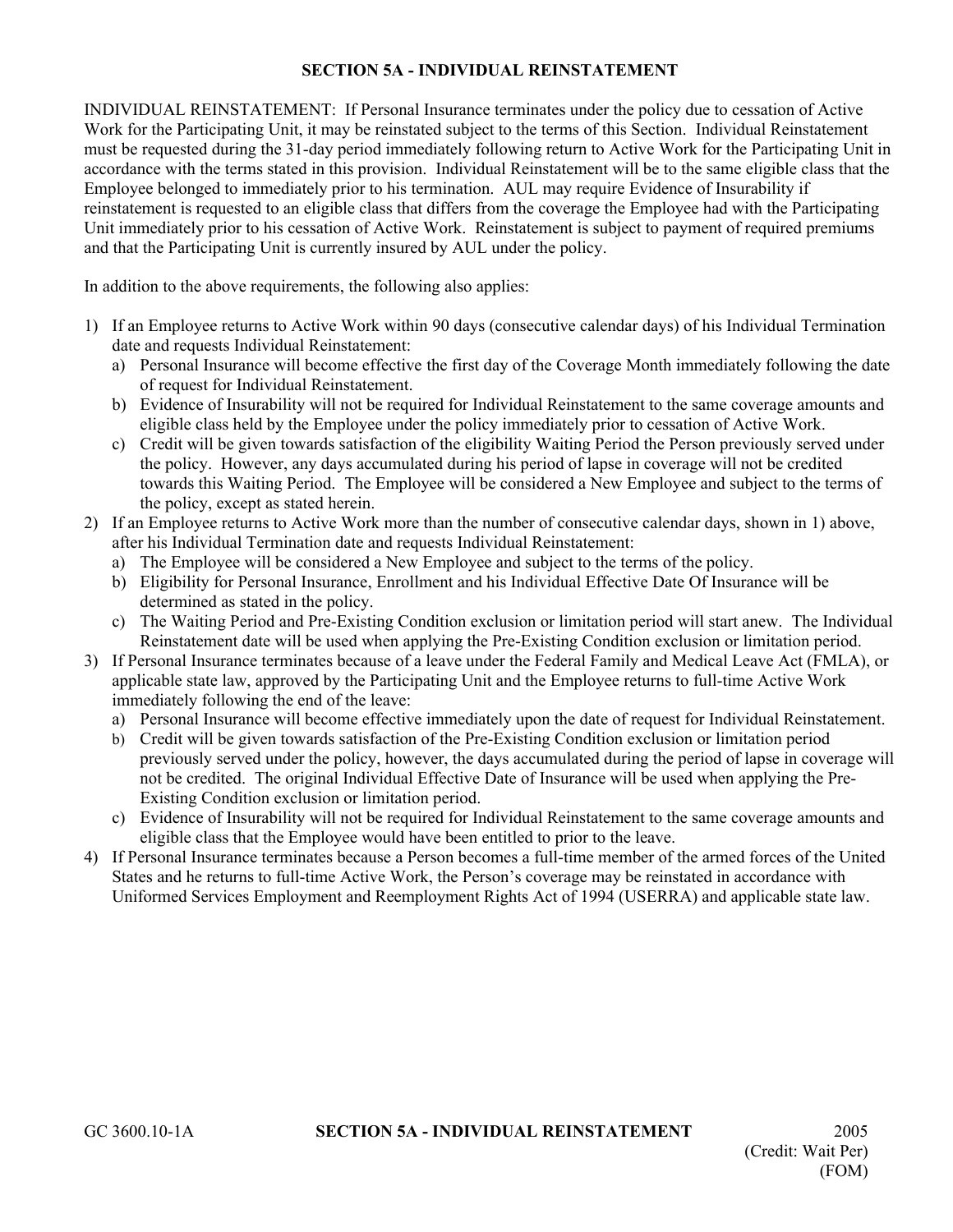### **SECTION 5B - CONTINUATION OF PERSONAL INSURANCE UNDER THE FAMILY AND MEDICAL LEAVE ACT**

CONTINUATION OF PERSONAL INSURANCE UNDER THE FAMILY AND MEDICAL LEAVE ACT. If the Participating Unit approves a leave of absence under the Federal Family and Medical Leave Act (FMLA), a Person's coverage under the policy will be continued as stated in this provision. Personal Insurance will continue while a Person's leave is covered under FMLA, until the end of the LATER of:

- 1) the leave period permitted under FMLA or
- 2) the leave period permitted by applicable state law.

Coverage continued under this Section is subject to the following requirements:

- 1) the Participating Unit has approved a Person's leave in writing as a leave taken under FMLA;
- 2) applicable premiums must continue to be paid to AUL in accordance with the policy (see Section 6 Premium Payment); and
- 3) Basic Weekly Earnings will be the amount last reported to AUL in writing and in effect prior to the date the Person's family or medical leave began.

Continuation of Personal Insurance under this provision will cease on the earliest of the following:

- 1) the date a Person dies;
- 2) the date a Person's coverage terminates for nonpayment of premiums;
- 3) the date a Person begins full or part-time employment with another employer;
- 4) the date the policy, or the Participating Unit's coverage under the policy, terminates;
- 5) the date a Person notifies the Participating Unit that he will not be returning to Active Work;
- 6) the date a Person's class is no longer offered under the policy;
- 7) the date a Person no longer qualifies for an eligible class, as stated in the Schedule of Benefits;
- 8) the date a Person requests termination of coverage under the policy, but not prior to the date of request.

All terms and conditions of the policy will apply during the approved continuation period provided under this Section, unless otherwise stated. While Personal Insurance is being continued under this Section, the Person will be considered exempt from the requirements listed below:

- 1) the Actively At Work definition; and
- 2) the applicable number of hours needed to meet the requirement for full-time Employee, as stated in the Schedule of Benefits.

If the Participating Unit has approved more than one type of Leave of Absence for the Person during any one period, AUL will consider such leaves to be concurrent for the purpose of determining how long the Person's coverage may continue under the policy.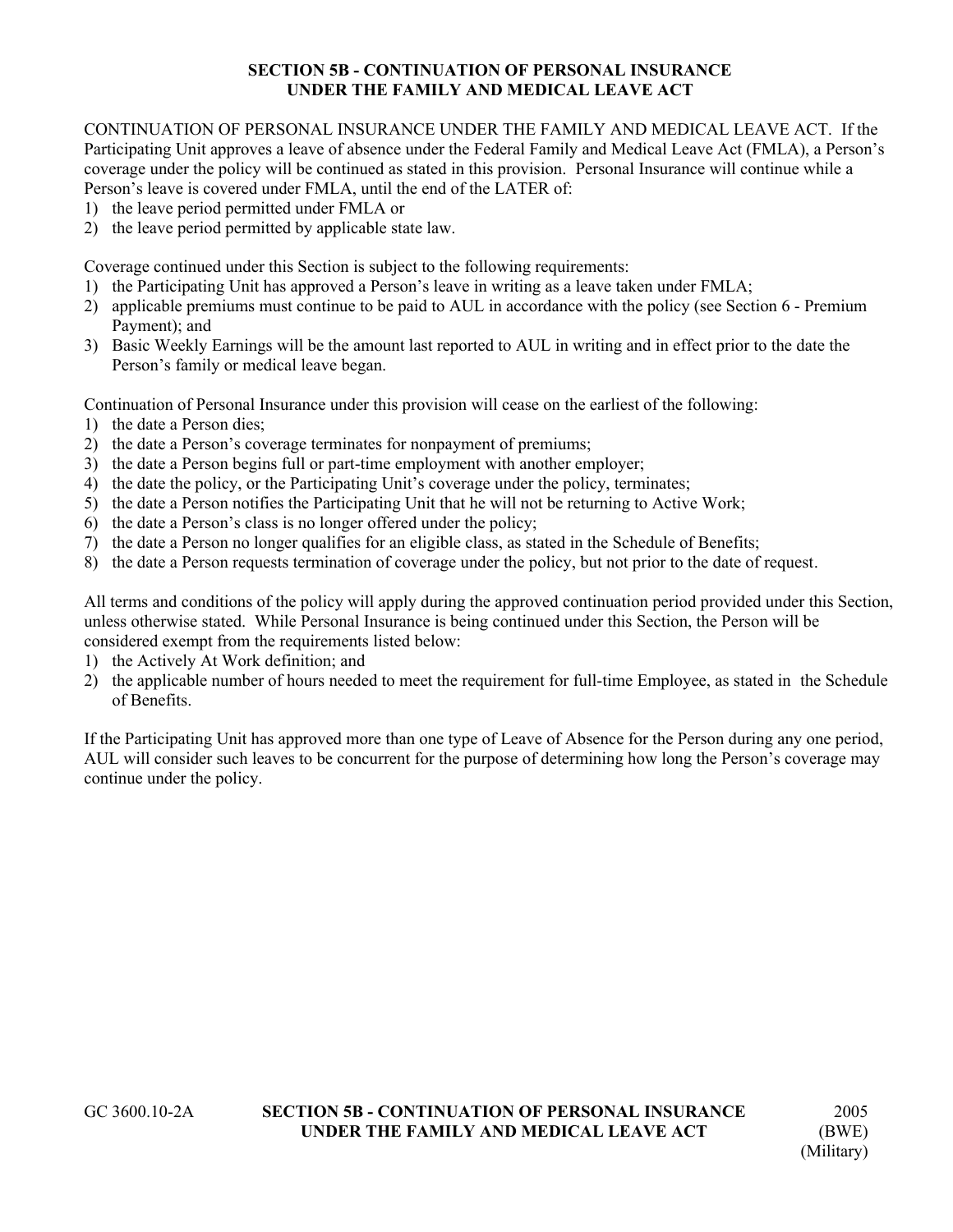#### **SECTION 5C - CONTINUATION OF PERSONAL INSURANCE DURING A LEAVE OF ABSENCE AND TEMPORARY LAYOFF**

LEAVE OF ABSENCE references in this Section mean the Person is absent from Active Work for a temporary period of time that has been agreed to in advance in writing by the Participating Unit and includes temporary layoffs unless otherwise stated.

CONTINUATION OF PERSONAL INSURANCE WHILE TEMPORARILY LAID OFF. If the Participating Unit approves a Temporary Layoff, a Person's coverage under this policy will be continued to the end of the Coverage Month following the month in which the layoff begins, as long as premiums continue to be paid, subject to same requirement as a Leave of Absence.

CONTINUATION OF PERSONAL INSURANCE UNDER A LEAVE OF ABSENCE: If the Participating Unit approves a Leave of Absence, a Person's coverage under this policy will be continued to the end of the Coverage Month following the month that a Person begins a Leave of Absence, as long as premiums continue to be paid, subject to the following requirements:

- 1) the Participating Unit has approved a Person's Leave of Absence in writing;
- 2) applicable premiums must continue to be paid to AUL in accordance with this policy (see Section 6 Premium Payment); and
- 3) Basic Weekly Earnings will be the amount last reported to AUL in writing and in effect prior to the date the Person's Leave of Absence began.

Continuation of Personal Insurance under this provision will cease on the EARLIEST of the following:

- 1) the date a Person dies;
- 2) the date a Person's coverage terminates for nonpayment of premiums;
- 3) the date a Person begins full or part-time employment with another employer;
- 4) the date this policy, or the Participating Unit's coverage under this policy, terminates;
- 5) the date a Person notifies the Participating Unit that he will not be returning to Active Work;
- 6) the date a Person's class is no longer offered under this policy;
- 7) the date a Person no longer qualifies for an eligible class, as stated in the subscription agreement;
- 8) the date a Person requests termination of coverage under this policy, but not prior to the date of request.

All terms and conditions of this policy will apply during the approved continuation period provided under this section, unless otherwise stated. While Personal Insurance is being continued under this Section, the Person will be considered exempt from the requirements listed below:

- 1) the Actively At Work definition; and
- 2) the applicable number of hours needed to meet the requirement for full-time Employee, as stated in the Subscription Agreement.

If the Participating Unit has approved more than one type of Leave of Absence for the Person during any one period, AUL will consider such leaves to be concurrent for the purpose of determining how long the Person's coverage may continue under the policy.

#### GC 3600.10-3 **SECTION 5C - CONTINUATION OF PERSONAL INSURANCE** 2005 **DURING A LEAVE OF ABSENCE AND TEMPORARY LAYOFF** (BWE) (Layoff) (LOA) (LOA/EOM) (Military)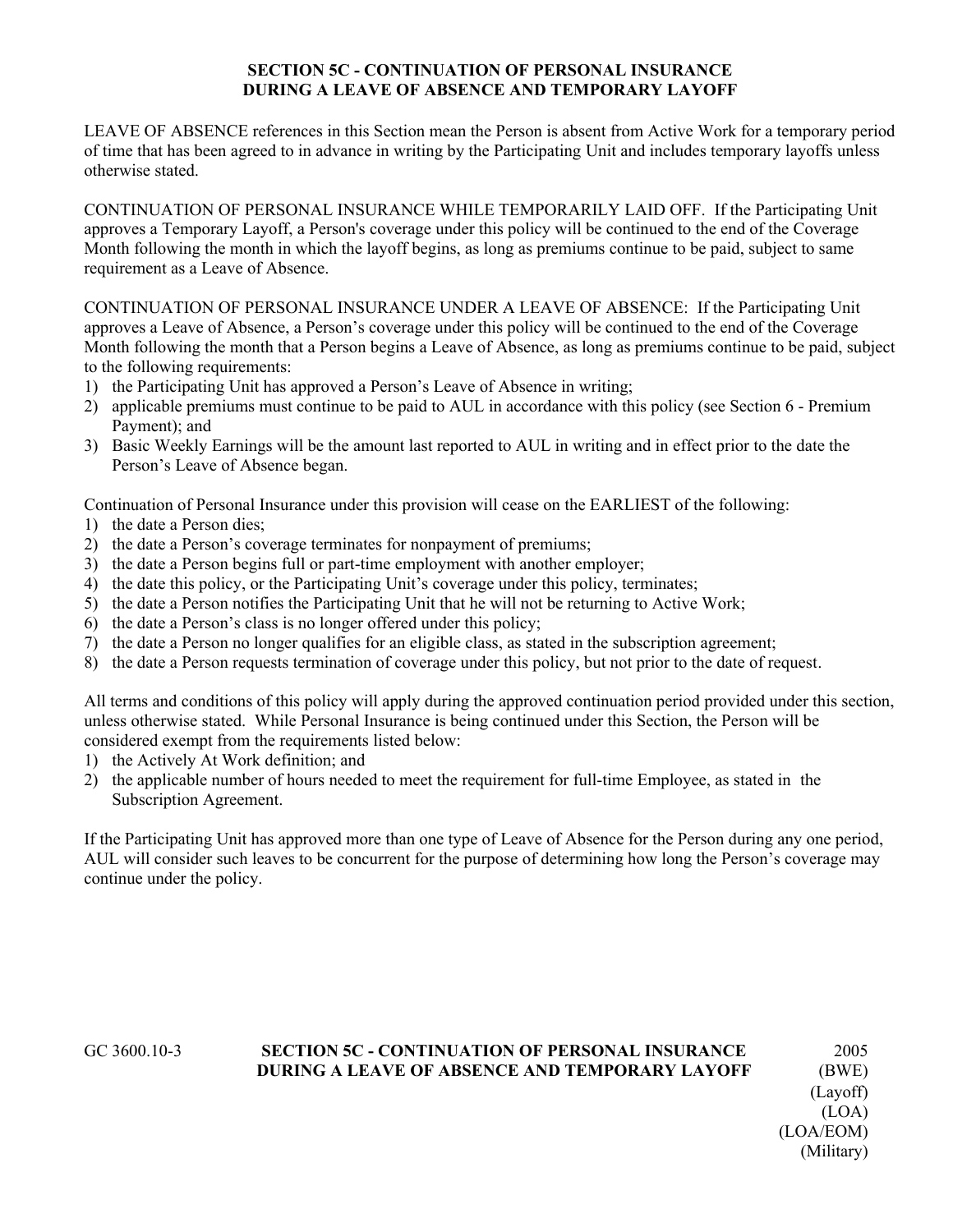#### **SECTION 5D - CONTINUATION OF PERSONAL INSURANCE DURING A LEAVE OF ABSENCE FOR ACTIVE MILITARY SERVICE**

LEAVE OF ABSENCE means the Person is absent from Active Work for a temporary period of time that has been agreed to in advance in writing by the Participating Unit.

CONTINUATION OF PERSONAL INSURANCE DURING A LEAVE OF ABSENCE FOR ACTIVE MILITARY SERVICE: If the Person is on a leave of absence for active military service as described under the Uniformed Services Employment and Reemployment Rights Act of 1994 (USERRA) and applicable state law, the Person's coverage may be continued until the end of:

- 1) the length of time the coverage may be continued under the policy for an FMLA leave of absence; or
- 2) the length of time the coverage may be continued under the policy for a Leave of Absence other than an FMLA leave of absence.

Coverage continued under this Section is subject to the following requirements:

- 1) applicable premiums must continue to be paid to AUL in accordance with this policy (see Section 6 Premium Payment); and
- 2) Basic Weekly Earnings will be the amount last reported to AUL in writing and in effect prior to the date the Person's Leave of Absence for active military service began.

Continuation of Personal Insurance under this provision will cease on the earliest of the following:

- 1) the date a Person dies;
- 2) the date a Person's coverage terminates for nonpayment of premiums;
- 3) the date a Person begins full or part-time employment with another employer;
- 4) the date this policy, or the Participating Unit's coverage under this policy, terminates;
- 5) the date a Person notifies the Participating Unit that he will not be returning to Active Work;
- 6) the date a Person's class is no longer offered under this policy;
- 7) the date a Person no longer qualifies for an eligible class, as stated in the subscription agreement; or
- 8) the date a Person requests termination of coverage under this policy, but not prior to the date of request.

All terms and conditions of this policy will apply during the approved continuation period provided under this section, unless otherwise stated. While Personal Insurance is being continued under this Section, the Person will be considered exempt from the requirements listed below:

- 1) the Actively At Work definition; and
- 2) the applicable number of hours needed to meet the requirement for full-time Employee, as stated in the Subscription Agreement.

If the Participating Unit has approved more than one type of Leave of Absence for the Person during any one period, AUL will consider such leaves to be concurrent for the purpose of determining how long the Person's coverage may continue under the policy.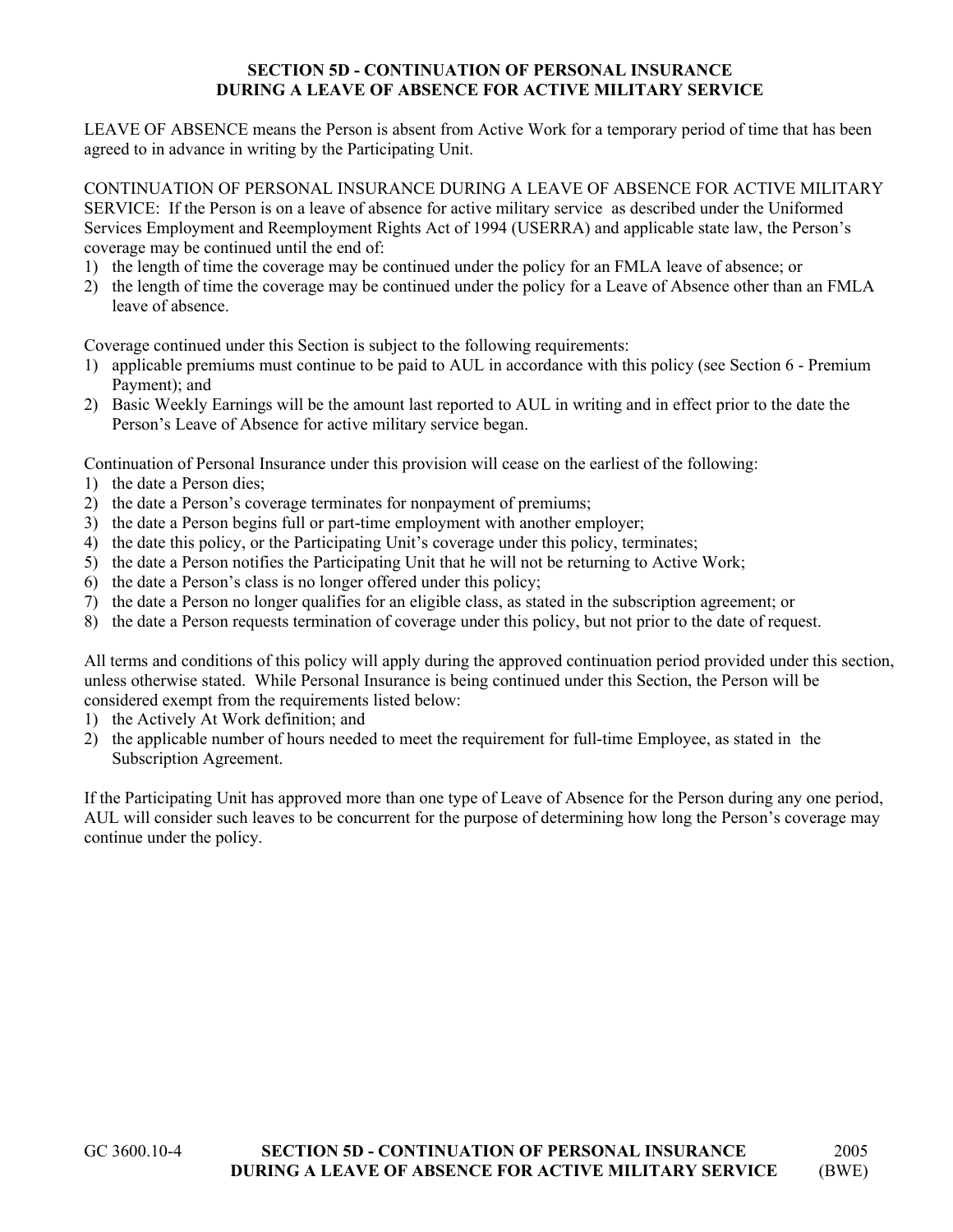#### **SECTION 6 - PREMIUM PAYMENT**

PREMIUM PAYMENTS: The Participating Unit is responsible for properly and accurately remitting premium to AUL on or before the Due Date. All premiums will be calculated and paid in U.S. dollars. At the request of the Participating Unit and with AUL's written approval, the interval of premium payments may be changed. Payment of any premium does not maintain the insurance in force beyond the end of the period for which the premium has been paid, except as provided under the Grace Period provision. If coverage is Contributory Insurance, premium paid by the Person may be paid by means of payroll deduction administered by the Participating Unit. Overpayment of premium will not result in increases in any coverage amounts for the Participating Unit or Persons eligible for benefits under the policy.

Premiums for a Person's coverage under the policy shall be charged from the Person's Individual Effective Date of Insurance. Premium charges will cease on the Person's Individual Termination date. However, if the Person is Disabled on his Individual Termination date, and subsequently becomes eligible for the Extended Benefit, premium charges will continue until the date the Extended Benefit is terminated.

The above manner of charging premiums applies only to a Person's insurance that is terminating, but not to the termination of a Participating Unit. Each premium payment will include adjustments in past premiums for changes that have not previously been taken into account.

PREMIUM RATES: AUL reserves the right to change premium rates on any date:

- 1) after the Participating Unit's coverage has been in effect for 2 years by giving prior written notice to the Participating Unit at least 31 days before the effective date of the change;
- 2) the eligibility and/or benefit provisions are changed;
- 3) the number of Persons insured through the Participating Unit changes by 25% or more; or
- 4) a subsidiary or affiliate is added to, or deleted from, the Participating Unit's coverage under the policy.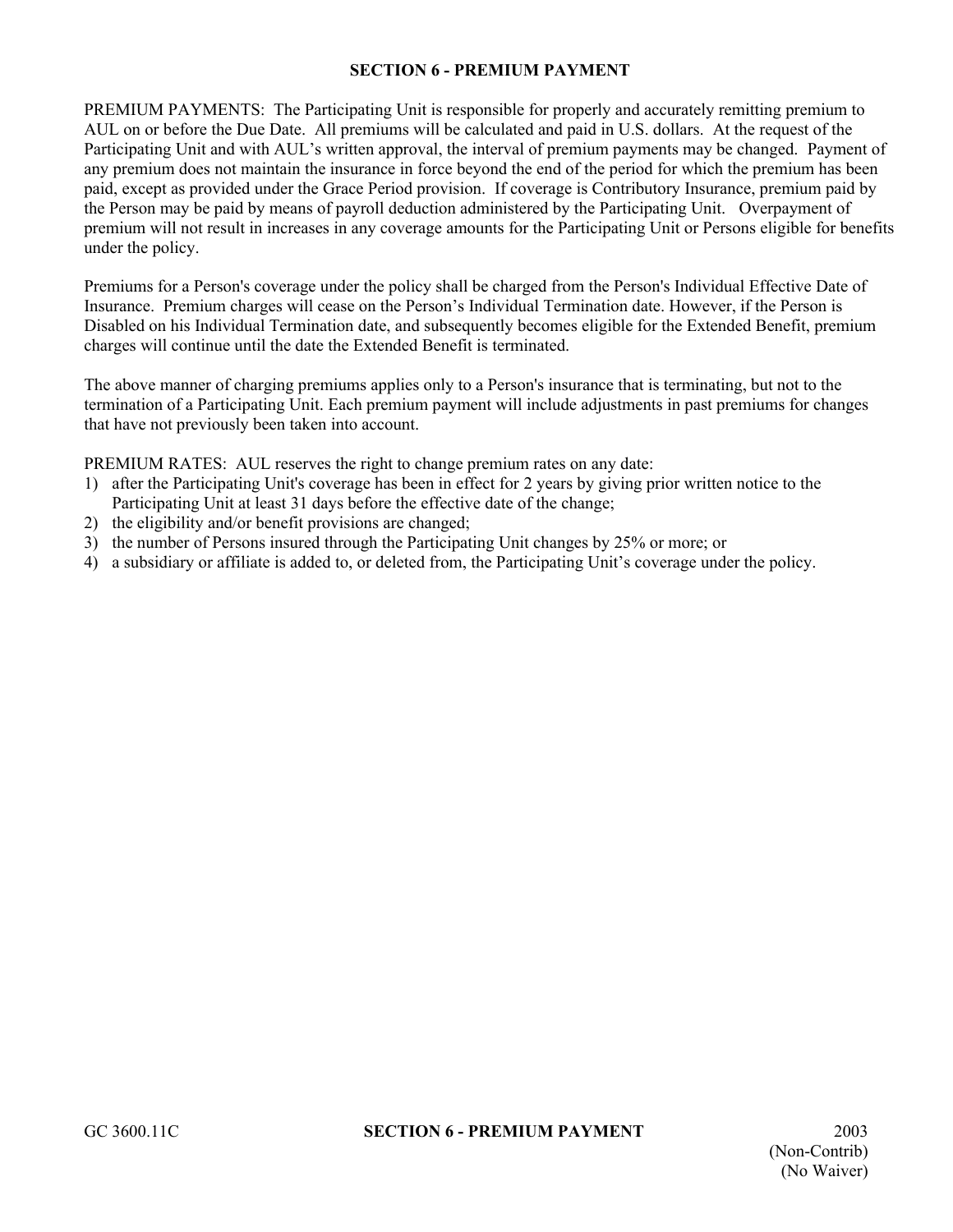#### **SECTION 7 - GENERAL POLICY PROVISIONS**

AGENCY: For all purposes of the policy, the Participating Unit acts on behalf of itself or as agent of the Person. Under no circumstances will the Participating Unit be deemed the agent of AUL without a written authorization.

AMENDMENT AND CHANGES: The policy may be amended in writing by mutual agreement between the Policyholder, the Participating Unit and AUL, without prejudice to any loss incurred prior to the effective date of the amendment. No change in the policy is valid until approved in writing by the Chief Executive Officer, President, or Secretary of AUL. No agent has the authority to change the policy or waive any of its provisions.

ASSIGNMENT: No assignment of any present or future right, or benefit under the policy will bind AUL without its prior written consent.

CERTIFICATES: AUL will issue a certificate for delivery by the Participating Unit to the insured Persons. The certificate will summarize a Person's coverage, from those available under the policy and will state:

- 1) the benefits provided; and
- 2) to whom the benefits are payable.

If there is any discrepancy between the provisions of any certificate and the provisions of the policy, the provisions of the policy will govern.

CLERICAL ERROR: Clerical error on the part of the Participating Unit or AUL will not invalidate insurance otherwise in force nor continue insurance otherwise terminated.

CONFORMITY WITH STATE LAWS: Any provision of the policy in conflict with the laws of the state in which it is delivered, is amended to conform to the minimum requirements of those laws.

DATA AND RECORDS: The Policyholder and Participating Unit must furnish all information that AUL reasonably requires. The Participating Unit must furnish all relevant information to AUL about Persons:

- 1) who qualify to become insured;
- 2) whose amounts of insurance or earnings change; and/or
- 3) whose insurance terminates.

At any reasonable time, AUL or its representatives shall have the right to inspect the records of the Policyholder or Participating Unit that, in the opinion of AUL, may have a bearing on the insurance coverage provided under the policy.

DISCRETIONARY AUTHORITY: Benefits under the policy will be paid only if AUL decides in its discretion that the applicant is entitled to them. Except for the functions the policy explicitly reserves to the Participating Unit or Trustee, AUL reserves the right to:

- 1) manage the policy and administer claims under it; and
- 2) interpret the provisions and resolve any questions arising under it.

AUL's authority includes, but is not limited to, the right to:

- 1) establish and enforce procedures for administering the policy and claims under it;
- 2) determine Employees' eligibility for insurance and entitlement to benefits;
- 3) determine what information AUL reasonably requires to make such decisions; and

4) resolve all matters when a claim review is requested.

Any decision that AUL makes, in the exercise of its authority, will be conclusive and final subject to any rights under Employee Retirement Income Security Act (ERISA). This provision applies only where the interpretation of the policy is governed by ERISA.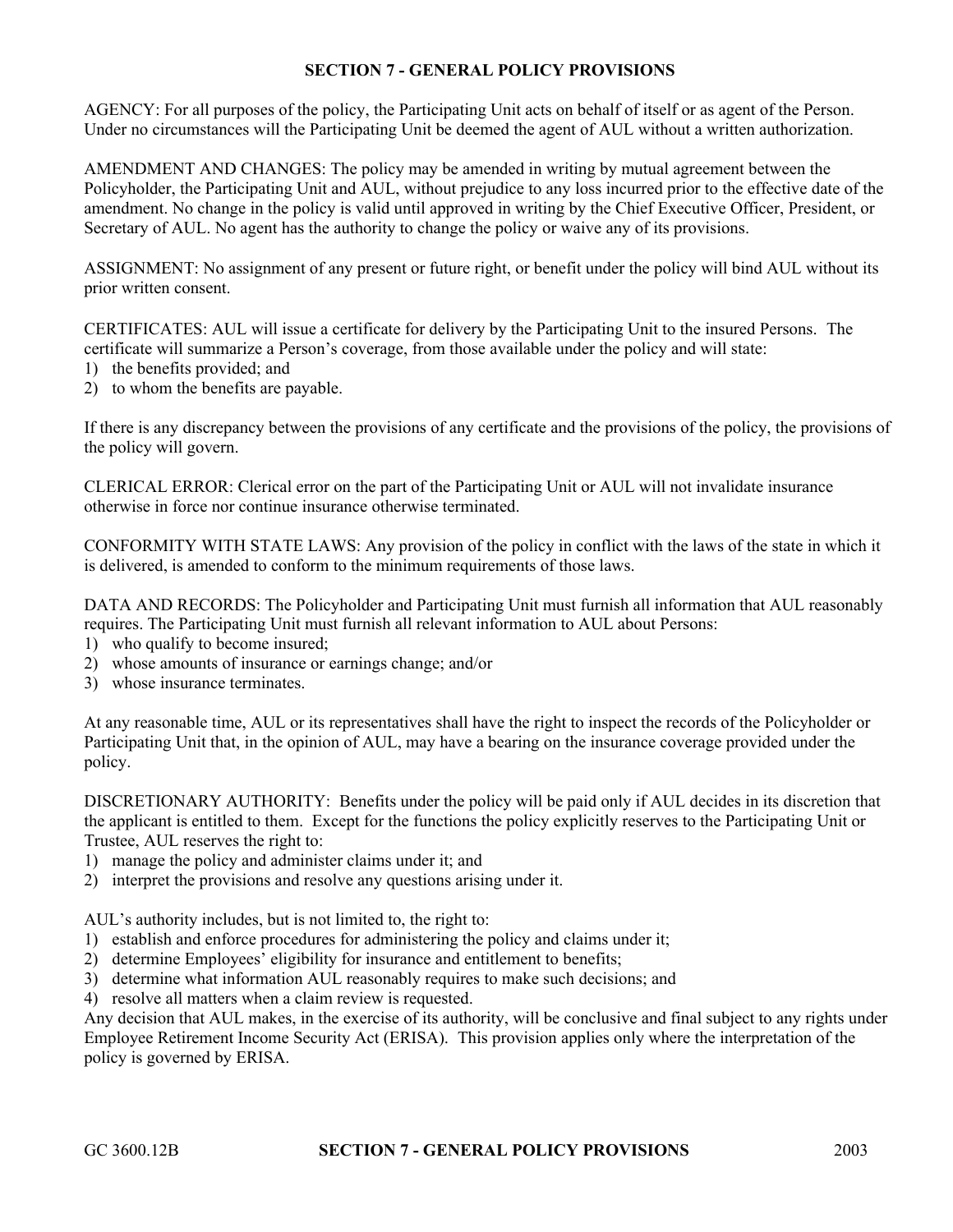#### **SECTION 7 - GENERAL POLICY PROVISIONS**

ENTIRE CONTRACT: The policy and the applications of the individuals, the Participating Units, and the Policyholder constitute the entire contract.

GRACE PERIOD: If the Participating Unit or AUL does not give notice in writing that coverage under the policy is to be terminated, a grace period of 31 days will be granted for the payment of any premium falling due after the first premium. During the grace period, the Participating Unit's coverage under the policy will continue in force but will automatically terminate on the last day of the grace period. The Participating Unit is liable to AUL for payment of premium for the days of grace during which the Participating Unit's coverage under the policy remains in force. AUL is not obligated to pay claims incurred during the grace period until the premium due is received.

INSURANCE FRAUD: AUL wants to ensure that its customers do not incur additional insurance costs as a result of the act of insurance fraud. Applicable state laws require AUL to undertake measures to detect, investigate and prosecute fraud.

Anyone that knowingly completes an application for insurance or statement of claim containing any materially false information or facts, with the intent to deceive, conceal or mislead is committing a fraudulent insurance act. This is a crime and may subject such Persons to criminal and civil penalties.

MISSTATEMENT OF FACTS: If the age, or any other fact that affects the benefits for a Person or Participating Unit has been misstated, the benefits will be payable based on the true facts. Premium adjustment will be made so that AUL will receive the actual premium required based on the true facts.

RELATIONSHIP: AUL and the Participating Unit are, and will remain, independent contractors. Nothing in the policy shall be construed as making the parties joint venturers or as creating a relationship of employer and employee, master and servant or principal and agent. Neither party has any power, right or authority to bind the other or to assume or create any obligation or responsibility on behalf of the other. AUL and the Participating Units each retain exclusive control of their time and methods to perform their respective duties. AUL and any Participating Unit will employ, pay and supervise their own employees and pay their own expenses during a Participating Unit's coverage under the policy.

#### STATEMENTS MADE IN AN APPLICATION

All statements made by the Policyholder, the Participating Unit, or insured Persons shall be deemed representations and not warranties. No such statements will be used to reduce or deny any claim or to cancel the Person's coverage unless:

- 1) the statement is in writing; and
- 2) a copy of that statement is given to the Person or his Eligible Survivor.

TIME LIMIT ON CERTAIN DEFENSES: Except in the case of fraud, no statement made by the Person relating to his insurability will be used to contest the insurance for which the statement was made after the coverage has been in force for two years.

WORKER'S COMPENSATION AND WORKMEN'S COMPENSATION NOT AFFECTED: The policy is not in lieu of, and does not affect any requirement for coverage by Worker's or Workmen's Compensation Insurance.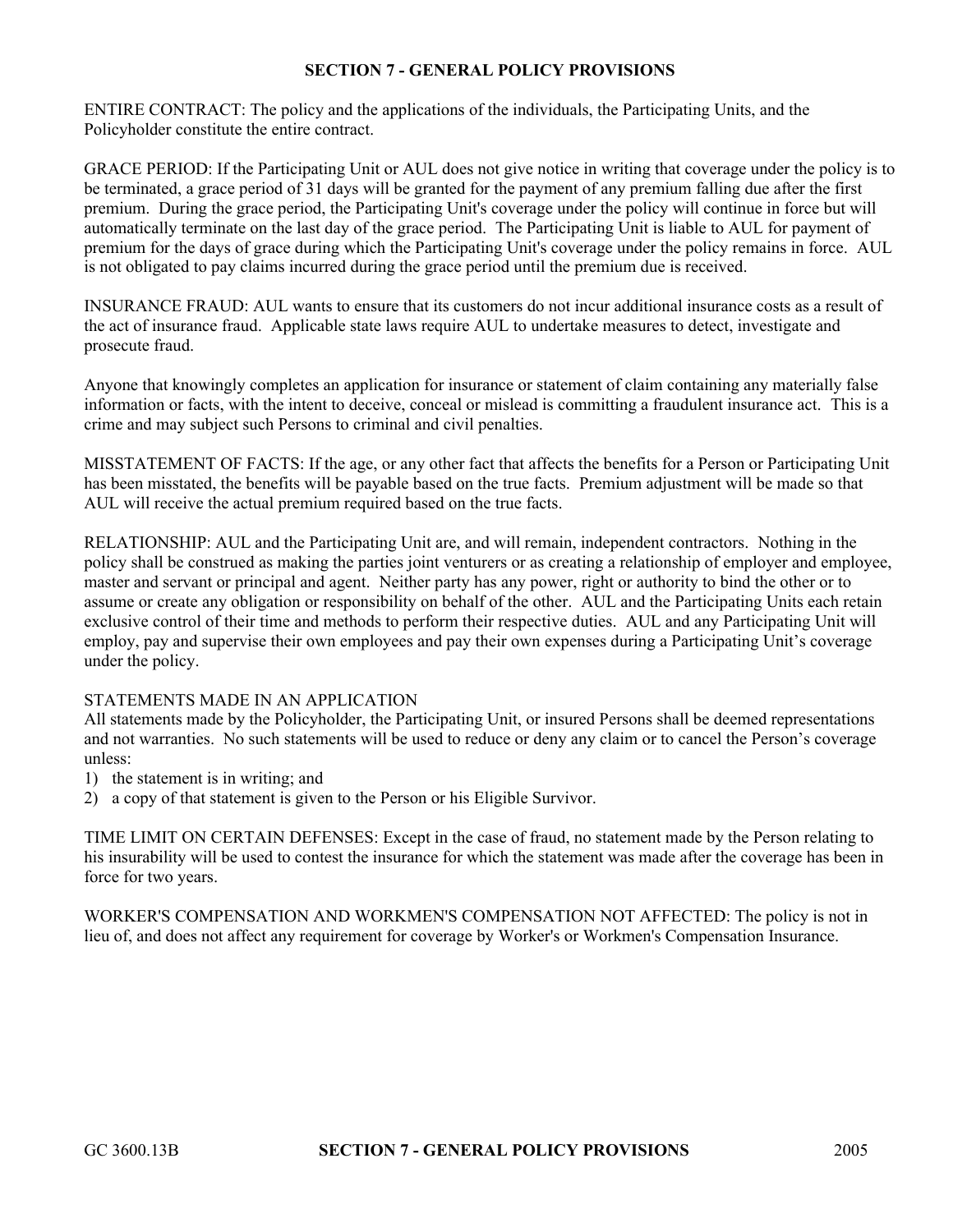#### **SECTION 7A - CLAIM PROCEDURES**

INITIAL NOTICE OF DISABILITY: Written notice of Disability must be given to AUL during the Elimination Period. If written notice cannot be made without the fault of the claimant, AUL must be notified as soon as it is reasonably possible to do so. Written notice should contain sufficient information to identify the Person. Notices are not considered given until received by AUL at one of its claims offices.

CLAIM FORMS FOR PROOF OF LOSS: Upon receipt of the Initial Notice of Disability, AUL will furnish the Participating Unit with any necessary claim forms to give to the Person. These forms must be properly, accurately and truthfully completed and returned to AUL. If, for any reason, the Person does not receive a claim form within 15 days of request, the Person should submit written proof of Disability. The initial claim form or proof of Disability must show:

- 1) claimant's name;
- 2) Employer's name and address;
- 3) Group number;
- 4) the date Disability started;
- 5) the cause of Disability; and
- 6) the nature and extent of the Disability.

The initial claim form or proof of Disability must be signed by a Physician and sent to AUL within 90 calendar days following the Elimination Period. If it is not possible to give proof within these limits, it must be given as soon as reasonably possible thereafter. Proof of claim may not be given later than one year after the time proof is otherwise required.

AUL will also periodically send the Person additional claim forms or requests for information necessary to determine eligibility for benefits under the policy. These subsequent claim forms and requests for information must be returned to AUL within 30 days after the Person receives them.

PHYSICAL EXAMINATION: AUL, at its own expense, has the right to have a Person examined to determine the existence of any Disability that is the basis for a claim. This right may be exercised as often as is reasonably necessary, as determined by AUL, and must be performed by a Physician of AUL's choice.

LEGAL ACTION: No legal action may be brought to obtain benefits under this policy:

- 1) for at least 60 days after proof of loss has been furnished; or
- 2) before any denial or reduction of benefits by AUL has been appealed properly in writing; or
- 3) beyond the expiration of the applicable statute of limitations from the time proof of loss is required to be given.

TIME OF PAYMENT OF CLAIMS: When AUL receives a claim form or proof of Disability, benefits payable under the policy will be paid weekly during any period for which AUL is liable.

PAYMENT OF CLAIMS: All benefits, other than any survivor benefits, are payable to a Person. If a Person dies before a benefit to which he was entitled is paid, AUL has the right to pay up to \$1,000 to any of the Person's relatives to whom AUL considers entitled to such benefits. If AUL pays benefits in good faith to a person who it considers entitled to such benefits, then AUL will have no obligation to pay such benefits again. The Weekly Benefit will be calculated and paid in United States dollars, and when necessary, it will be based on the exchange rate effective on the first day of the Elimination Period.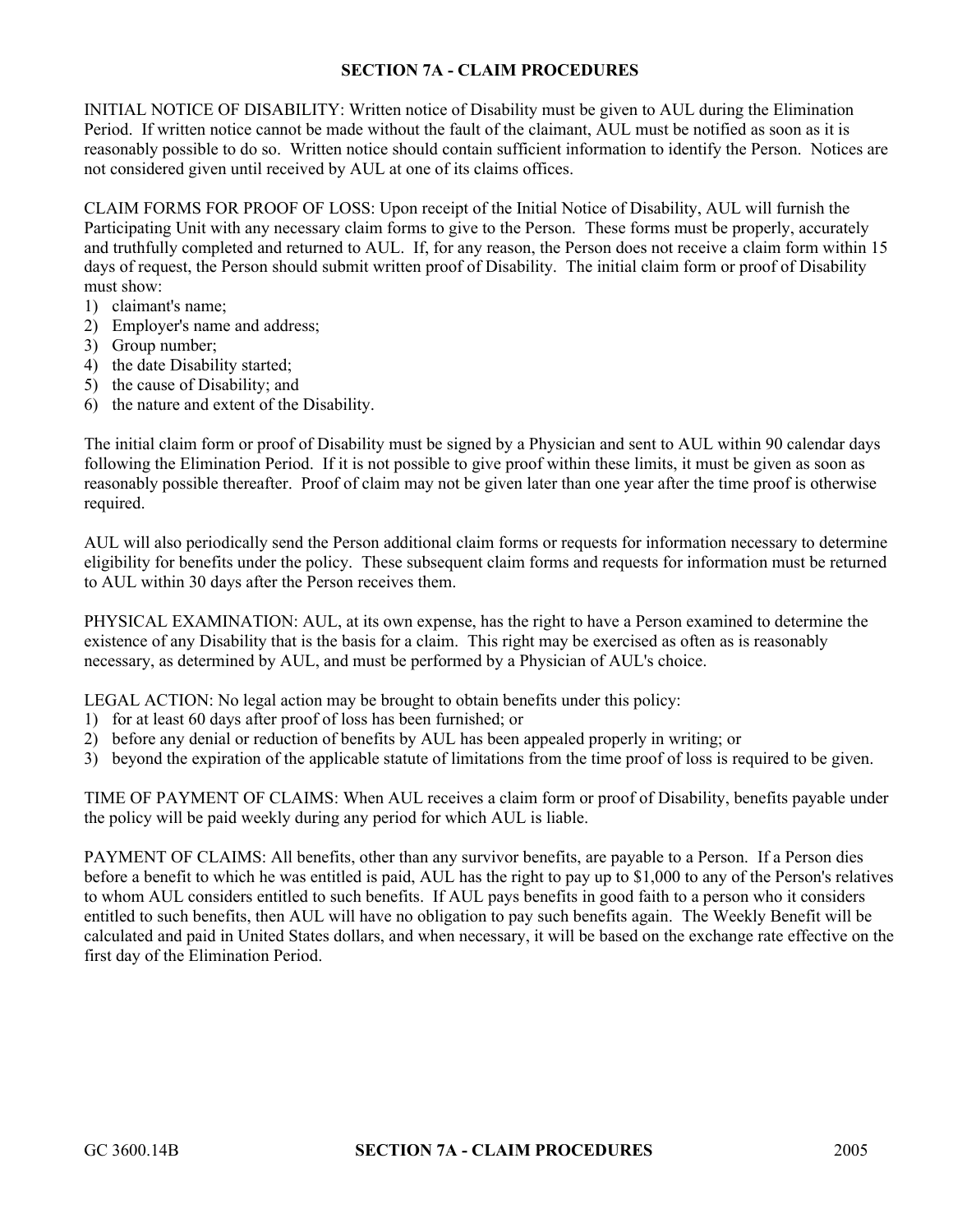#### **SECTION 7A - CLAIM PROCEDURES**

RIGHT TO APPEAL: If a Person wishes to appeal AUL's decision, claimants are allowed 180 days following receipt of a notification of an adverse benefit determination within which to appeal the determination. Claimants are allowed the opportunity to submit written comments, documents, records and other information relating to the claim for benefits. The claimant is entitled to receive, upon request and free of charge, reasonable access to, and copies of, all documents, records and other information relevant to the claimant's claim for benefits. Whether a document, record or other information is relevant to a claim for benefits shall be determined by reference to paragraph (m)(8) of 29 C.F.R. Section 2560.503-1. AUL's review will take into account all comments, documents, records and other information submitted by the claimant relating to the claim, without regard to whether such information was submitted or considered in the initial benefit determination. A claimant has a right to obtain the information about any voluntary appeal procedures offered by the plan described in paragraph (c)(3)(iv) of 29 C.F.R. Section 2560.503-1 and has a right to bring an action under section 502(a) of ERISA. A final determination will be provided pursuant to 29 C.F.R. Section 2560.503-1.

ARBITRATION: Any controversy or claim arising out of or relating to the policy, the sale or solicitation of the policy, or its breach thereof whether in tort, contract, breach of duty (including but not limited to) any alleged fiduciary, good faith and fair dealing duties, shall be decided by arbitration in accordance with the Federal Arbitration Act, the procedures of the commercial arbitration rules of the American Arbitration Association, and this agreement. The Court of Arbitrators, which is to be held in the county seat where the insured resides, shall consist of three (3) arbitrators familiar with employee welfare benefit plans. The selection of the arbitrators shall be conducted within thirty (30) days after proper service of a demand for arbitration. One of the arbitrators shall be appointed by AUL, one by the insured, and the third shall be selected by the first two appointees prior to the beginning of arbitration. Should the two arbitrators be unable to agree upon the choice of a third, the appointment shall be left to the President or any Vice President of the American Arbitration Association. The arbitrators shall decide by a majority of votes, the award shall be in writing, the decision shall be signed by a majority of the arbitrators, and they shall include a statement regarding the reasons for the disposition of any claim. Judgment on the award rendered by the arbitrators may be entered by any court having jurisdiction thereof. The parties are not precluded from challenging the decision under the Federal Arbitration Act or applicable law. Unless not allowed under applicable law, each party shall bear the expense of its own attorney and arbitrator, and shall share equally with the other party the expenses of the third arbitrator and of the arbitration.

The parties agree that AUL is engaged in interstate commerce, and the transaction is governed by the Federal Arbitration Act, 9 U.S.C. Sections 1-16.

Consistent with the expedited nature of arbitration, each party will, upon the written request of the other party, promptly provide the other with copies of documents relevant to the issues raised by any claim or counterclaim on which the producing party may rely in support of or in opposition to any claim or defense. Any dispute regarding discovery, or the relevance or scope thereof, shall be determined by the arbitrator(s), which determination shall be conclusive. All discovery shall be completed within sixty (60) days following the appointment of the arbitrator(s) or longer following mutual agreement by the parties.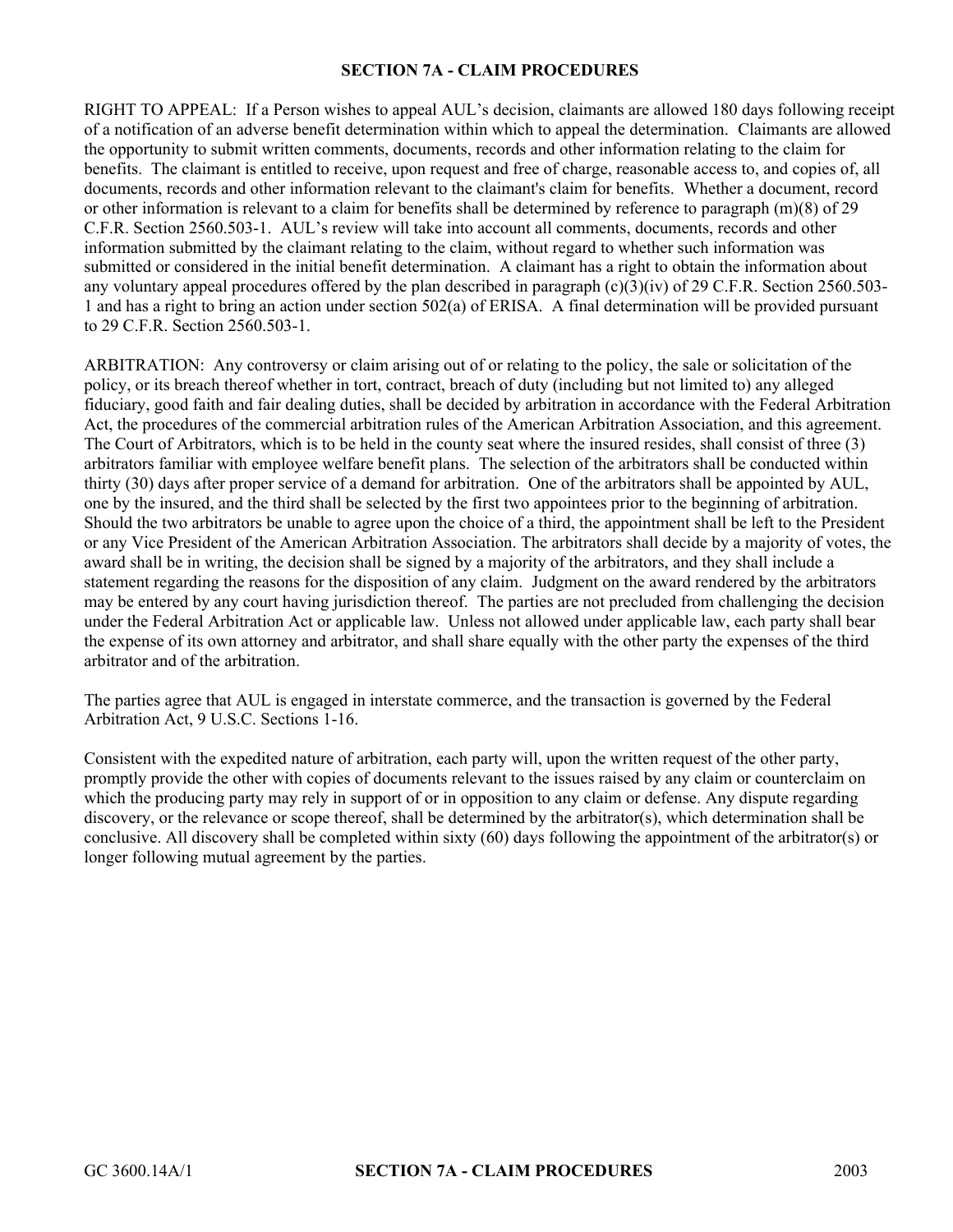#### **SECTION 7A - CLAIM PROCEDURES**

RIGHT OF RECOVERY: If benefits have been received for which the Person was not entitled to receive under this policy, then full reimbursement to AUL is required. Such reimbursement is required whether the overpayment is due to intentional or innocent misrepresentations by the Person, intentional or innocent misrepresentations by an entity supplying AUL with information, a claims processing error or miscalculation by AUL or for any other reason. If reimbursement is not made, then AUL has the right, as allowed under law to:

- 1) reduce future benefits or any amounts payable under this policy until full reimbursement is made, and
- 2) recover such overpayments from the Person, from his beneficiary, or estate.

If AUL chooses not to use benefit payments towards the reimbursement, this will not constitute a waiver of AUL's rights to reimbursement. This provision will be in addition to, and not in lieu of, any other compensation available to AUL by law.

SUBROGATION RIGHTS: AUL has the right to be subrogated to any rights a Person may have against a Third Party. AUL may, at its option, bring legal action to recover benefits it paid in connection with a Person's Disability. AUL may do this if a Person:

- 1) suffers a Disability and, because of any act or omission of a Third Party, becomes entitled to and is paid benefits under the policy; and
- 2) does not initiate legal action for the recovery of such benefits from the Third Party within a reasonable period of time.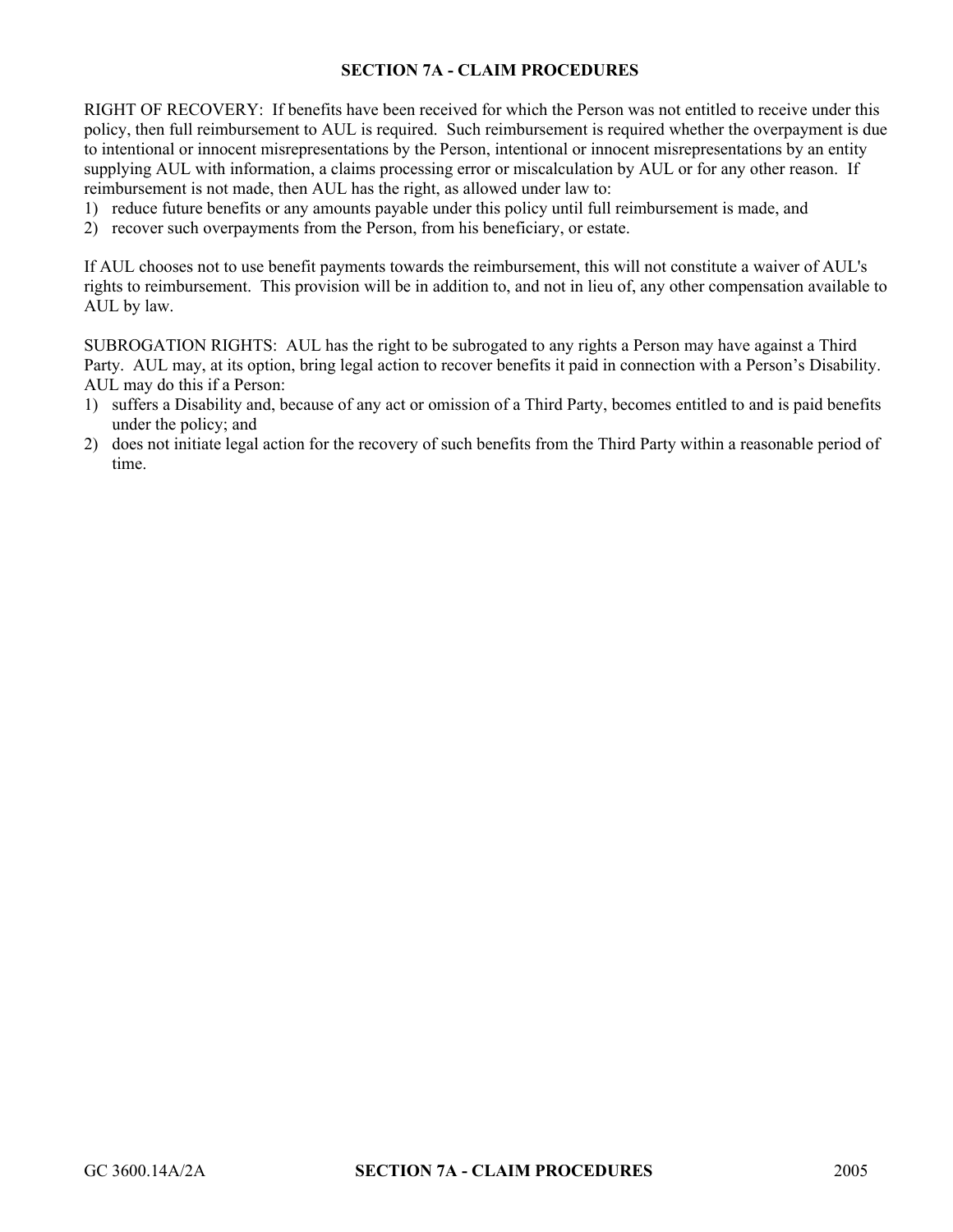WEEKLY BENEFIT FOR TOTAL DISABILITY: AUL will pay Disability benefits, according to the policy, if a Person becomes Disabled while insured under the policy. When AUL receives proof that a Person is Totally Disabled due to Sickness or Injury and requires the Regular Attendance and care of a Physician, AUL will pay the Person a Weekly Benefit after he satisfies the Elimination Period.

The Weekly Benefit will be paid as long as Total Disability continues, provided that proof of continued Total Disability is submitted to AUL upon request, and the Person is under the Regular Attendance and care of a Physician. The proof must be submitted at the Person's expense.

The Weekly Benefit will not exceed the Person's Maximum Weekly Benefit, nor will it be payable for longer than the Maximum Benefit Duration shown on the Schedule Of Benefits. Weekly Benefits will not be paid during any period that a Person is incarcerated in a penal or correctional institution.

PRORATING OF THE WEEKLY BENEFIT: The Weekly Benefit payable for periods of Total Disability less than a full week's duration will be a proportionate amount for each day. The Weekly Benefit will be paid on a pro-rata basis at the rate of 1/7 per day for any period of Total Disability less than one week.

REDUCTIONS TO THE GROSS WEEKLY BENEFIT: The Gross Weekly Benefit will be reduced by Other Income Benefits as defined in Section 2 of this certificate

COST OF LIVING ADJUSTMENT FREEZE: Cost Of Living Increase means any annual increase reasonably related to the annual increase in any generally recognized cost of living measurement that applies to all Persons entitled to receive such benefits. If the Person receives a Cost Of Living Increase with regard to Other Income Benefits after the date benefits actually become payable under the policy, the Weekly Benefit will not be further reduced by such Cost Of Living Increase.

MINIMUM WEEKLY BENEFIT: While a Weekly Benefit is payable under the policy, the amount of Weekly Benefit shall not be less than the Minimum Weekly Benefit shown on the Schedule Of Benefits.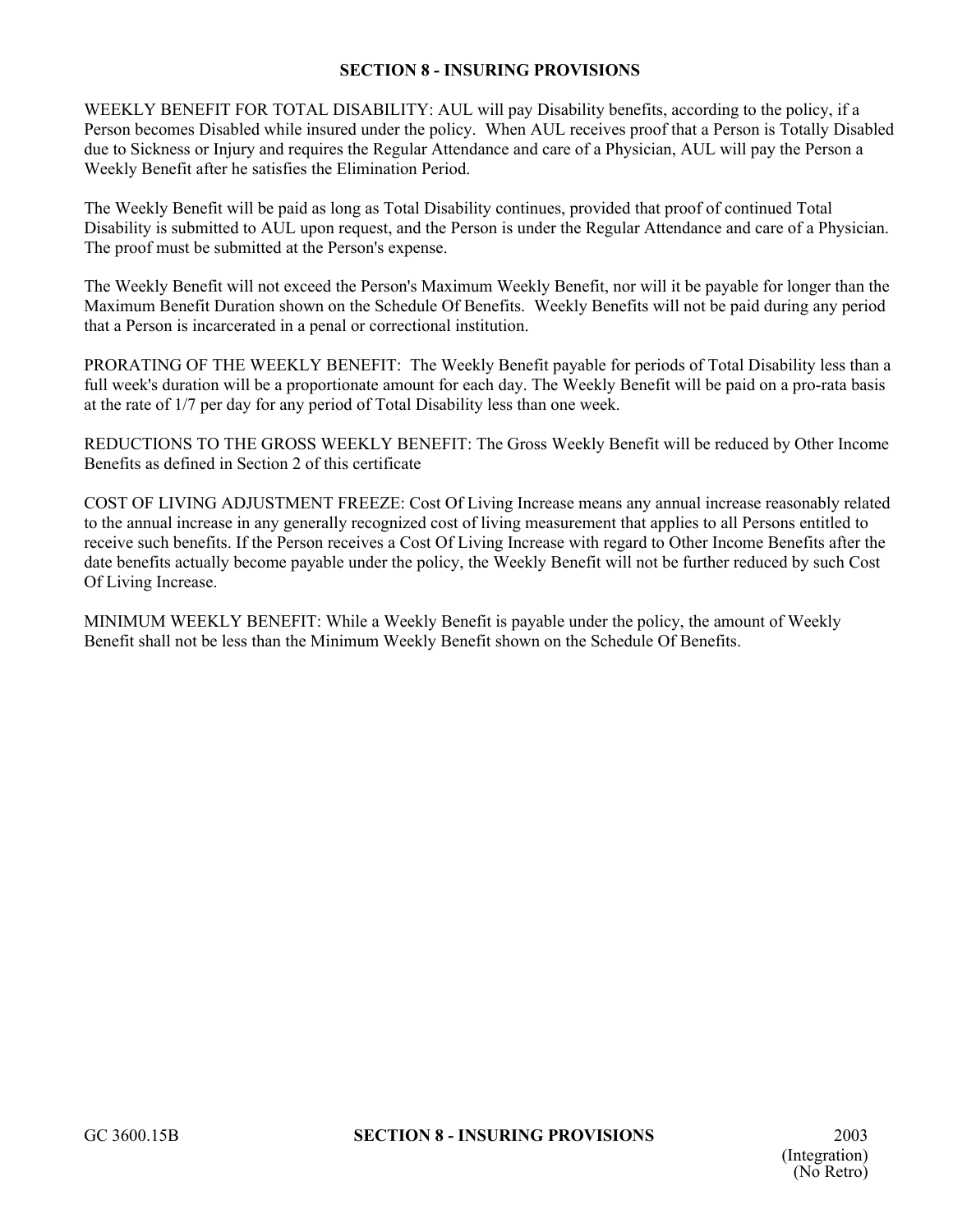TERMINATION OF THE WEEKLY BENEFIT: The Weekly Benefit for Disability will continue until the EARLIEST of the date:

- 1) Current Weekly Income from any occupation or employment equal or exceed 80% of the Pre-Disability Earnings;
- 2) the Person ceases to be Disabled;
- 3) the Person dies;
- 4) the Maximum Benefit Duration shown on the Schedule Of Benefits is completed;
- 5) the Person fails to give AUL required proof of Disability or information required to determine if benefits are owed under the policy;
- 6) the Person refuses to allow an examination requested by AUL;
- 7) the Person is no longer under the Regular Attendance and continuing care of a Physician;
- 8) the Person refuses to provide any evidence required by AUL to verify the Person's Current Weekly Income; or
- 9) the Person leaves the United States or Canada and establishes his residence in any other country. A Person will be considered to reside outside these countries when the Person has been outside the United States or Canada for a total period of 6 months or more during any 12 consecutive months of benefits.

RECURRENT DISABILITY: If, after a period of Disability for which benefits are payable, the Person resumes his Regular Occupation on a full-time basis and performs each Material and Substantial duty of that occupation for a period of 30 consecutive days of full-time Active Work, any recurrent Disability will be part of a new period of Disability and a new Elimination Period must be completed before the Weekly Benefit is payable.

If the Person resumes his Regular Occupation on a full-time basis and performs each Material and Substantial duty of that occupation for less than 30 consecutive days of full-time Active Work, the recurrent Disability will be considered part of the prior Disability. The recurrent Disability must be the direct result of the Injury or Sickness that caused the prior Disability. The Person is not required to complete a new Elimination Period. Benefit payments will be subject to the terms of the policy for the prior Disability. The Weekly Benefit will be based on the amount of Basic Weekly Earnings in effect immediately prior to the original Elimination Period.

The Recurrent Disability provision in this Section is only applicable as long as the Participating Unit's coverage remains in force with AUL.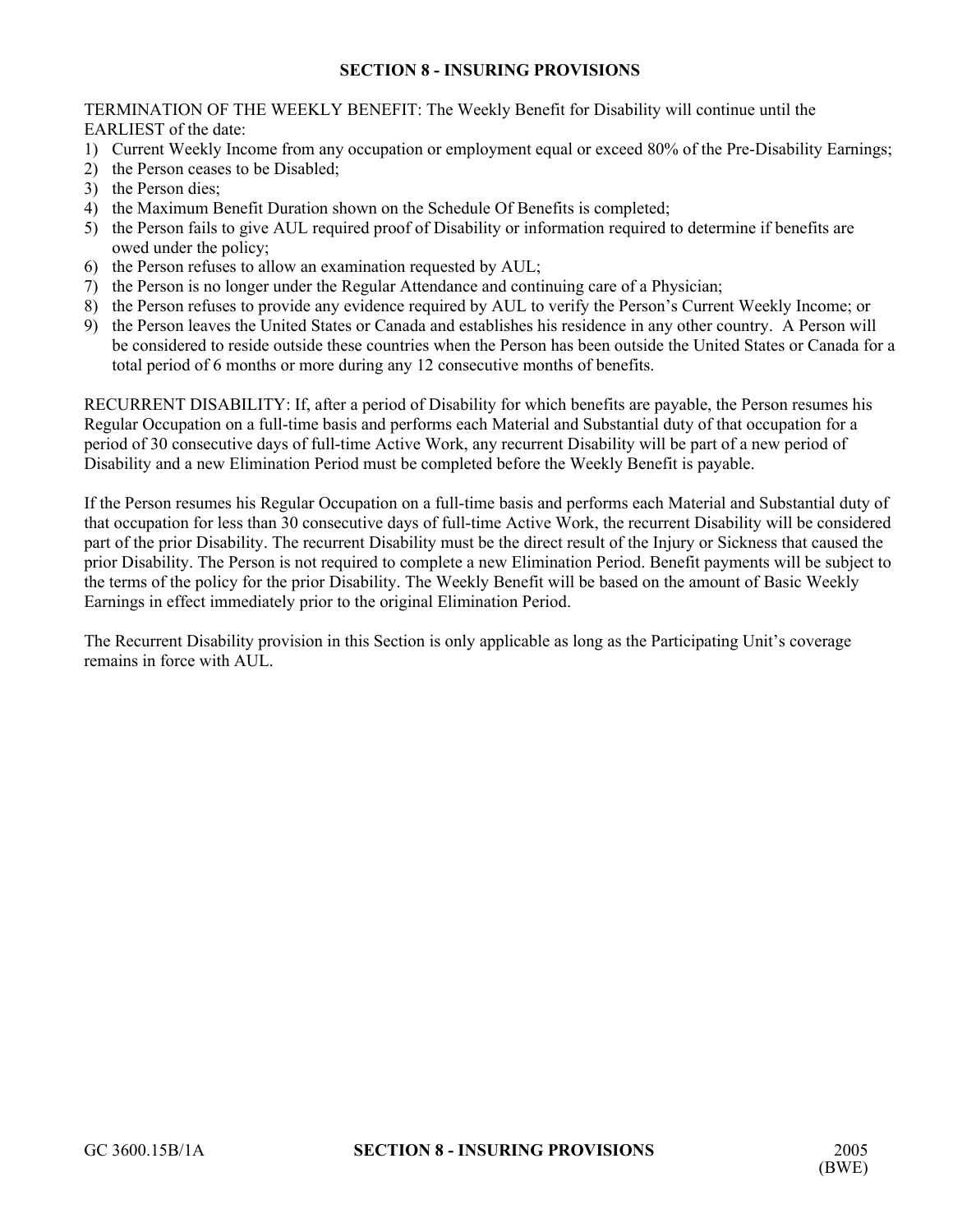RESIDUAL BENEFIT: The Elimination Period can be met using Total Disability, Partial Disability, or a combination of both. Vacation pay, salary continuation and/or sick leave pay will not be considered Current Weekly Income during the Elimination Period under this benefit.

PRESUMPTIVE DISABILITY: When a Person is Disabled and his Current Weekly Income is 20% or less than his Basic Weekly Earnings in his regular or another occupation, AUL will not reduce the Weekly Benefit by the Current Weekly Income.

WEEKLY BENEFIT FOR PARTIAL DISABILITY: When proof is received that a Person is Partially Disabled, the Partial Disability benefit will apply. Benefits are paid following completion of the Elimination Period. Partial Disability must be the direct result of the Injury or Sickness that caused the period of Total Disability immediately preceding it.

PARTIAL DISABILITY BENEFIT: The benefit for Partial Disability will be calculated as follows: a x b x 70%

- a = Basic Weekly Earnings less income from earnings and Other Income Benefits received while Partially Disabled
- b = The Gross Weekly Benefit divided by the benefit percentage stated in the Schedule of Benefits divided by the Basic Weekly Earnings.

Benefits for Partial Disability will never exceed the Person's Maximum Weekly Benefit, nor be less than the Minimum Weekly Benefit as shown on the Schedule of Benefits page.

TERMINATION OF THE WEEKLY BENEFIT FOR PARTIAL DISABILITY: The Weekly Benefit for Partial Disability will continue until the EARLIEST of the date:

- 1) Current Weekly Income from any occupation or employment equal or exceed 80% of the Pre-Disability Earnings;
- 2) the Person ceases to be Partially Disabled;
- 3) the Person dies;
- 4) the Maximum Benefit Duration shown on the Schedule Of Benefits is completed;
- 5) the Person fails to give AUL required proof of Disability or information required to determine if benefits are owed under the policy;
- 6) the Person refuses to allow an examination requested by AUL;
- 7) the Person is no longer under the Regular Attendance and continuing care of a Physician;
- 8) the Person refuses to provide any evidence required by AUL to verify the Person's Currently Weekly Income; or
- 9) the Person leaves the United States or Canada and establishes his residence in any other country. A Person will be considered to reside outside these countries when the Person has been outside the United States or Canada for a total period of 6 months or more during any 12 consecutive months of benefits.

#### GC 3600.15/1-1B **SECTION 8 - INSURING PROVISIONS** 2005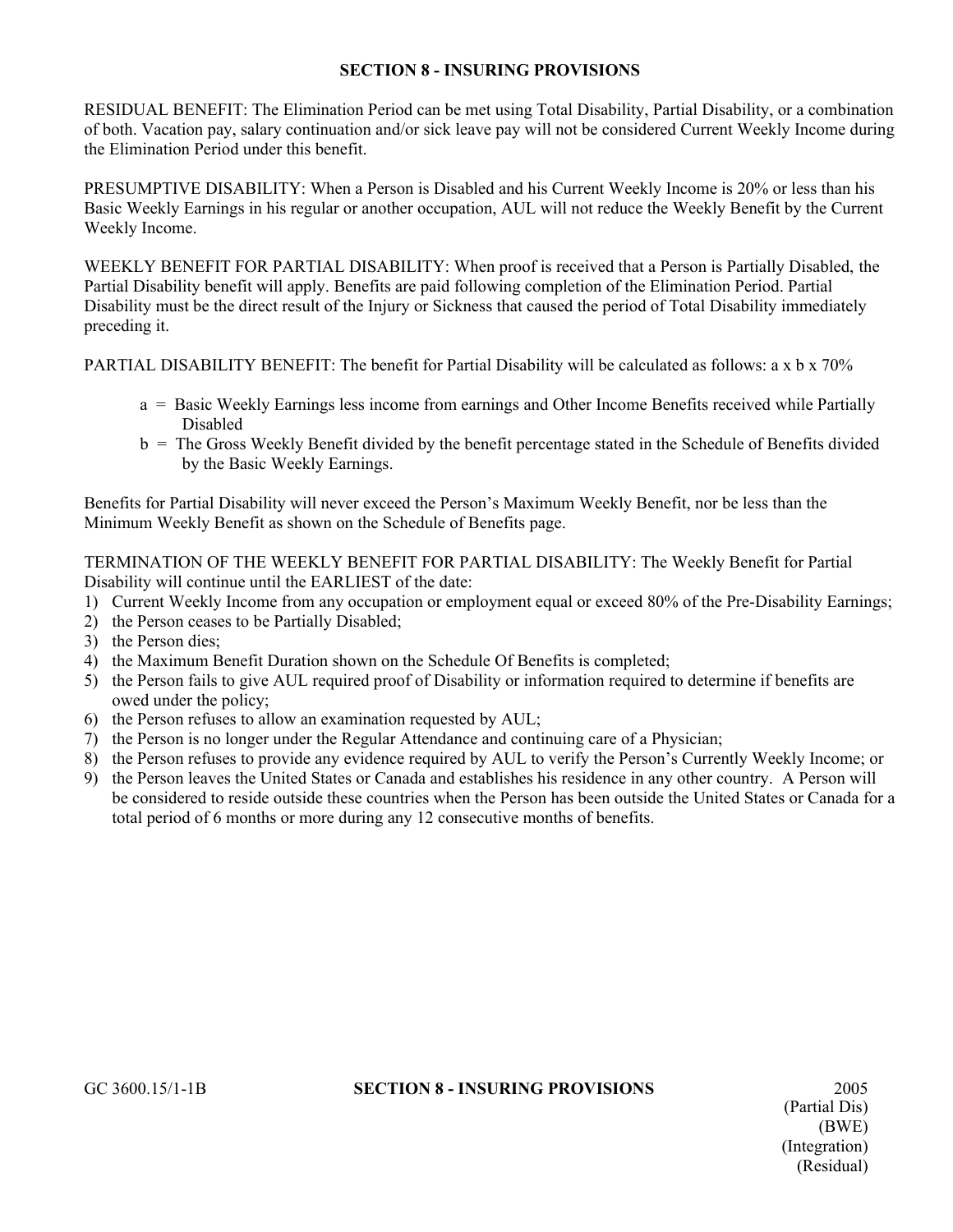SOCIAL SECURITY APPLICATION ASSISTANCE. When AUL determines that a Person is a likely candidate for Social Security Disability Insurance (SSDI), AUL may assist the Person with the application process for these benefits.

Upon written request, a representative from AUL's Group Claims Department may supply pertinent information to the Person about:

- 1) eligibility for SSDI benefits;
- 2) how to begin the application process;
- 3) how to submit an appeal;
- 4) guidelines established by the Social Security Administration for submitting appeals; and
- 5) names of organizations offering assistance.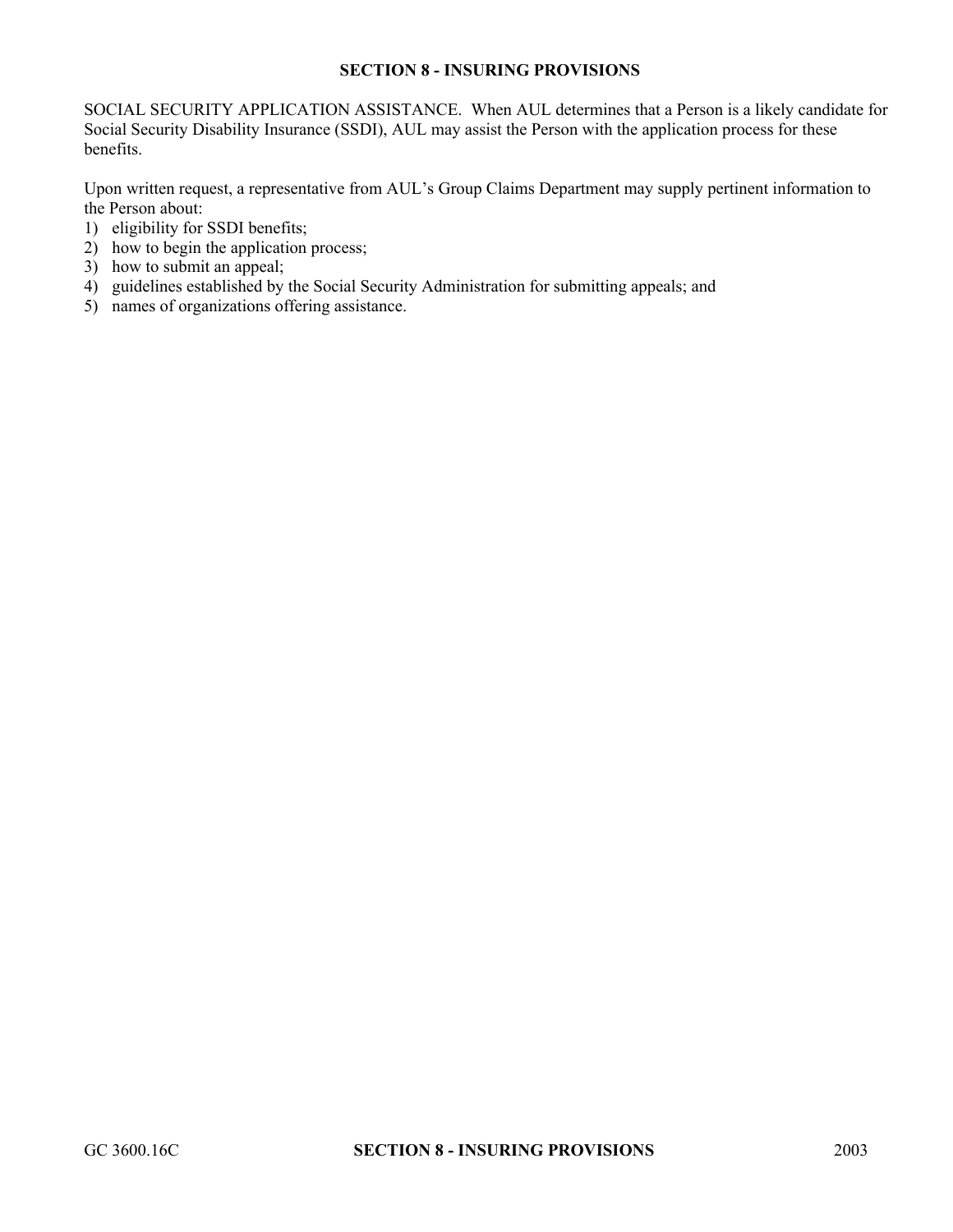LUMP SUM PAYMENTS: If Other Income Benefits are paid in a lump sum, that sum will be prorated by AUL on a weekly basis over the period of time for which the sum is payable. If the projected period of time that a lump sum is intended to cover is not stated, the lump sum will be prorated over a period of 60 months.

APPLICATION FOR OTHER INCOME BENEFITS: If the Person is or becomes eligible for any Other Income Benefits as defined in the policy, he must:

- 1) apply for the Other Income Benefits; and
- 2) appeal any denial for the Other Income Benefits that appears unreasonable.

Until approval or denial of any Other Income Benefits for any Disability is determined, AUL will pay the Weekly Benefit after the Elimination Period, with no reduction for estimated benefits until the appropriate entity has reached a decision. When a decision is reached, the Person must send AUL a copy of the determination and reimburse AUL for any overpayment made as a result of that decision, regardless of whether or not the coverage is still in force on the date the Person recovers such amount.

Additionally, if an award is made, AUL will reduce the Weekly Benefit by the amount of the Other Income Benefits the Person received, in accordance with the terms of the policy.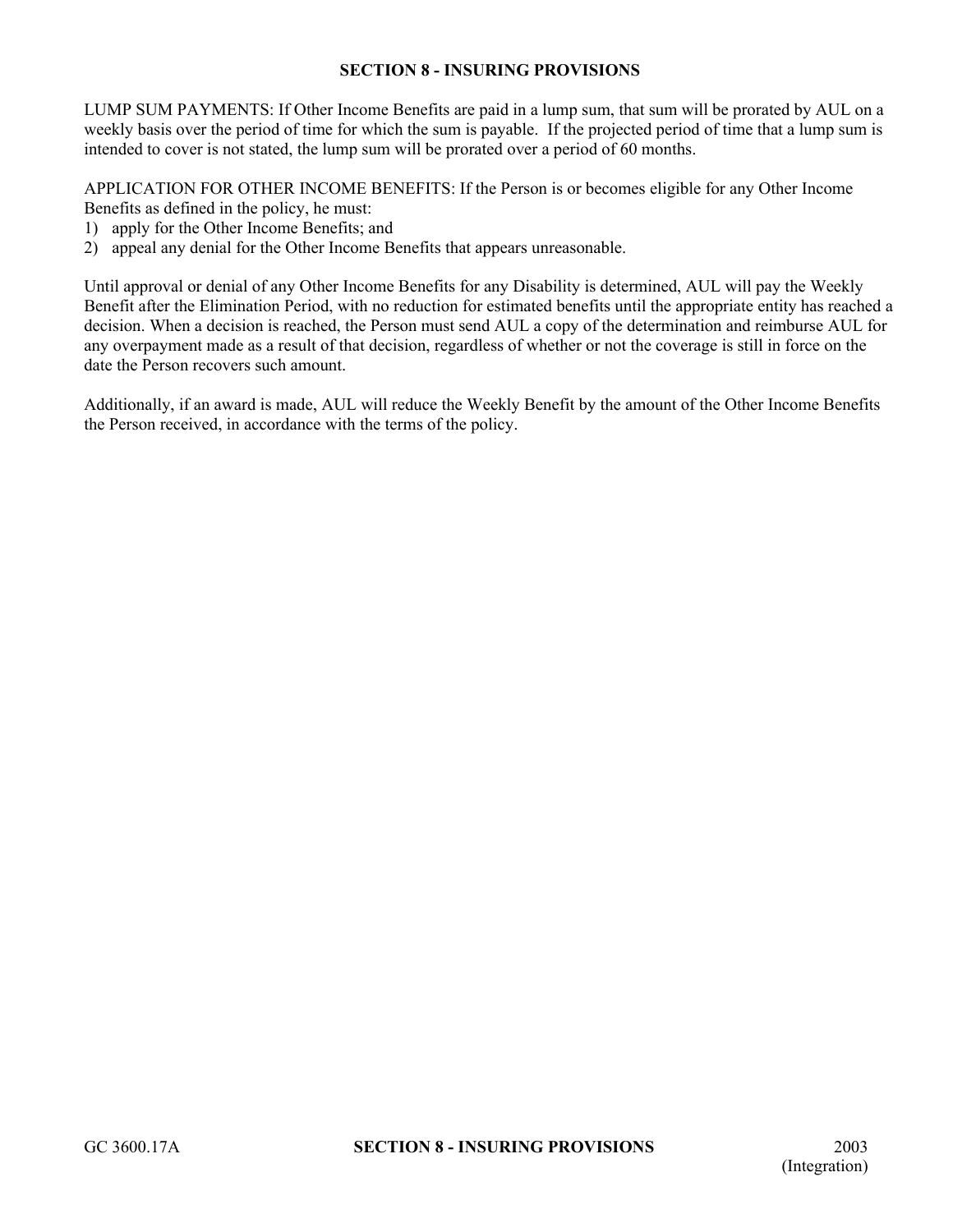#### **SECTION 9 - EXCLUSIONS**

GENERAL EXCLUSIONS: Benefits are not payable for any Disability caused by, contributed to by, or resulting from:

- 1) participation in war or any act of war, declared or undeclared;
- 2) active participation in a riot;
- 3) attempted suicide, regardless of mental capacity;
- 4) attempted or actual self-inflicted bodily injury or self destruction, including but not limited to the voluntary inhaling or taking of:
	- a) a prescription drug in a manner other than as prescribed by a Physician;
	- b) any federal or state regulated substance in an unlawful manner;
	- c) non-prescription medicine in a manner other than as indicated in the printed instructions;
	- d) poison; and
	- e) toxic fumes;
- 5) commission of or attempt to commit a criminal act under relevant state law;
- 6) Cosmetic Surgery. However, Cosmetic Surgery will be covered when it is due to:
	- a) reconstructive surgery incidental to, or follows surgery resulting from, trauma, infection or other diseases of the involved part; or
	- b) congenital disease or anomaly that has resulted in a functional defect;
- 7) caused by a Person legally intoxicated as defined by the law of the jurisdiction in which the incident occurs;
- 8) that occurs while a Person is incarcerated in a penal or correctional institution;
- 9) participation in autoerotic asphyxiation;
- 10) elective surgery except when required for the Person's Regular Attendance as a result of the Person's Injury or Sickness;
- 11) traveling or flying on any aircraft operated by or under authority of military or any aircraft being used for experimental purposes; or
- 12) engaging in any illegal or fraudulent occupation, work, or employment; or
- 13) which is the result of Injury or Sickness due to employment, and for which benefits are payable by any type of worker's compensation law or any similar act or law, unless 24-hour Coverage is elected in the Subscription Agreement.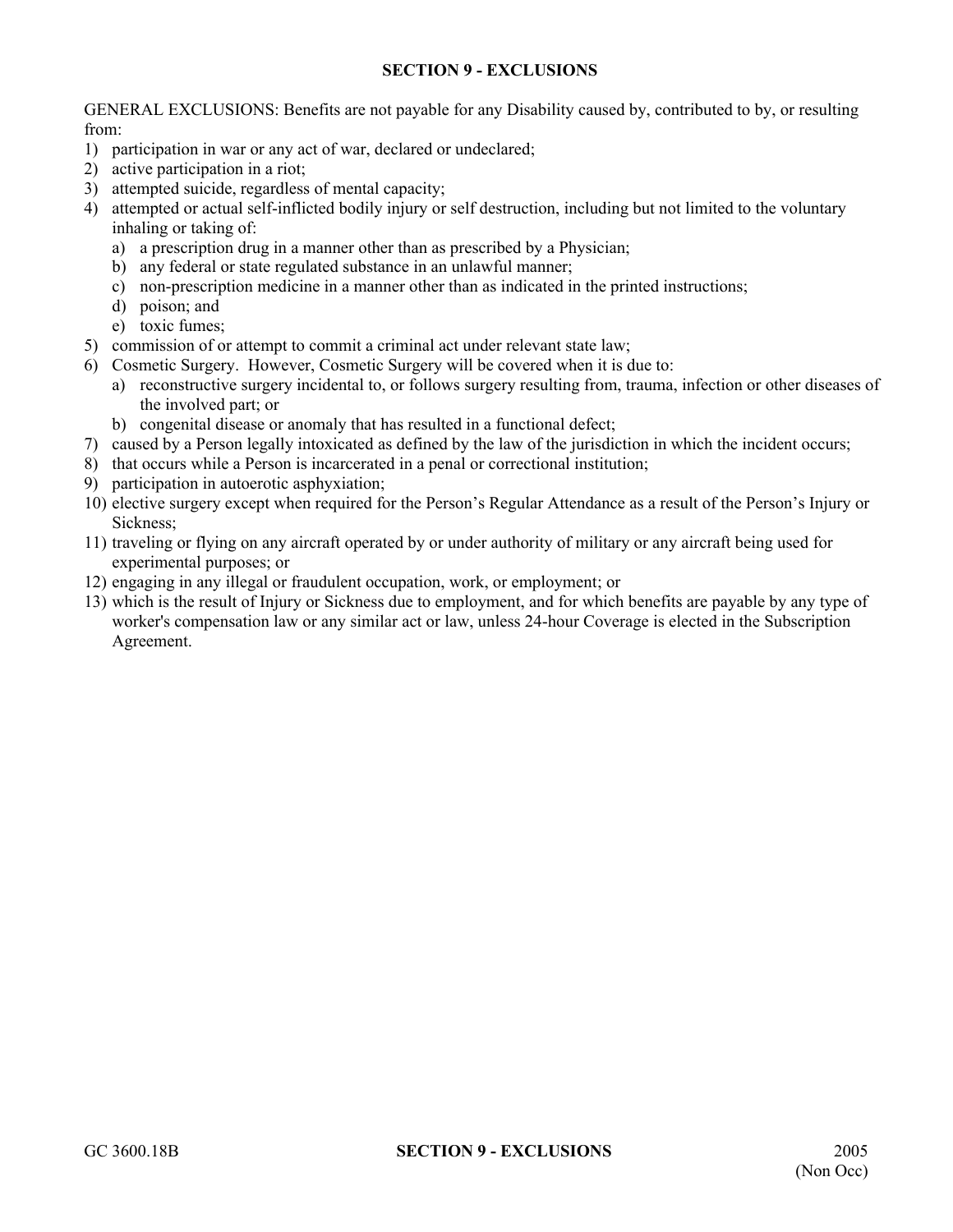#### **SECTION 9 - EXCLUSIONS**

#### PRE-EXISTING CONDITION EXCLUSION:

Benefits will not be paid if the Person's Disability begins in the first 12 months following the effective date of the Person's coverage; and the Person's Disability is caused by, contributed to by, or the result of a condition, whether or not that condition is diagnosed at all or is misdiagnosed, for which the Person received medical treatment, consultation, care or services, including diagnostic measures, or was prescribed drugs or medicines in the 3 months just prior to the Person's Individual Effective Date of Insurance.

NOTE: See Section 10 under Continuity of Coverage to determine when benefits may be payable to a Person for a Disability that results from a Pre-existing Condition.

#### GC 3600.19B **SECTION 9 - EXCLUSIONS** 2005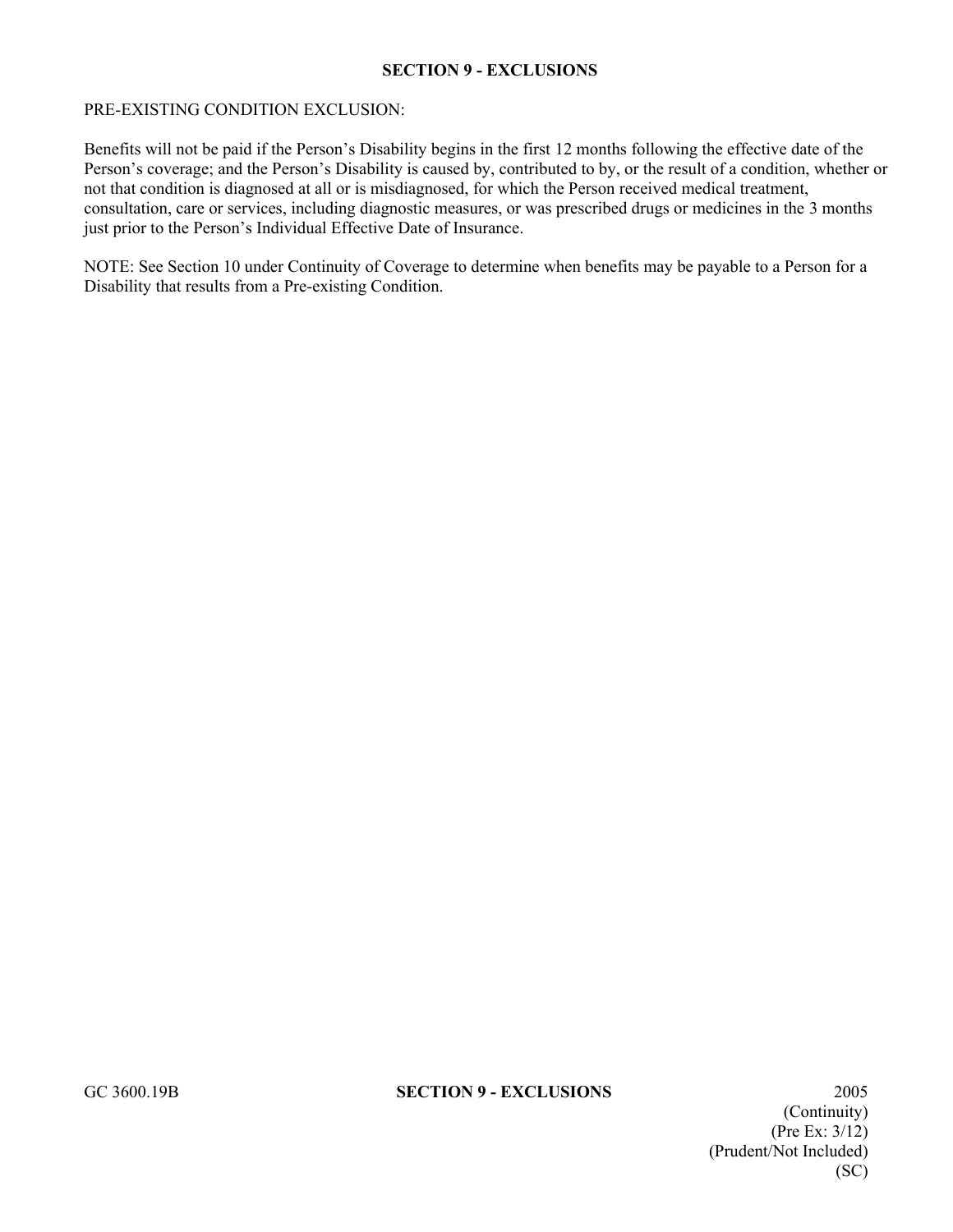#### **SECTION 9 - EXCLUSIONS**

PRE-EXISTING CONDITION EXCLUSION ON AN INCREASED MAXIMUM WEEKLY BENEFIT: This provision applies to an increase in Maximum Weekly Benefit of \$200 or more that occurs after the effective date of coverage of the Participating Unit.

The policy will not cover the increase in Maximum Weekly Benefit of \$200 or more if the Person's Disability begins in the first 12 months following the Participating Unit's effective date of the increase in coverage; and the Person's Disability is caused by, contributed to by, or the result of a condition, whether or not that condition is diagnosed at all or is misdiagnosed, for which the Person received medical treatment, consultation, care or services, including diagnostic measures, or was prescribed drugs or medicines in the three (3) months just prior to the Person's effective date of increase in amount of insurance.

PRE-EXISTING CONDITION EXCLUSION ON AN INCREASED MAXIMUM WEEKLY BENEFIT WHEN CHANGING CARRIERS: This provision applies to an increase in the Maximum Weekly Benefit when:

- 1) coverage under this policy replaces a Participating Unit's prior Short Term Disability Insurance coverage;
- 2) coverage under this policy has a Maximum Weekly Benefit that is \$200 or more in excess of the Participating Unit's Prior Plan of coverage; and
- 3) the Pre-Existing Condition limitation on the Participating Unit's Prior Plan of coverage was for a period of time of three (3) months or less.

The policy will not cover the increase in Maximum Weekly Benefit of \$200 or more if the Person's Disability begins in the first 12 months following the Participating Unit's effective date of the increase in coverage; and the Person's Disability is caused by, contributed to by, or the result of a condition, whether or not that condition is diagnosed at all or is misdiagnosed, for which the Person received medical treatment, consultation, care or services, including diagnostic measures, or was prescribed drugs or medicines in the three (3) months just prior to the Person's effective date of increase in amount of insurance.

#### GC 3600.20B **SECTION 9 - EXCLUSIONS** 2005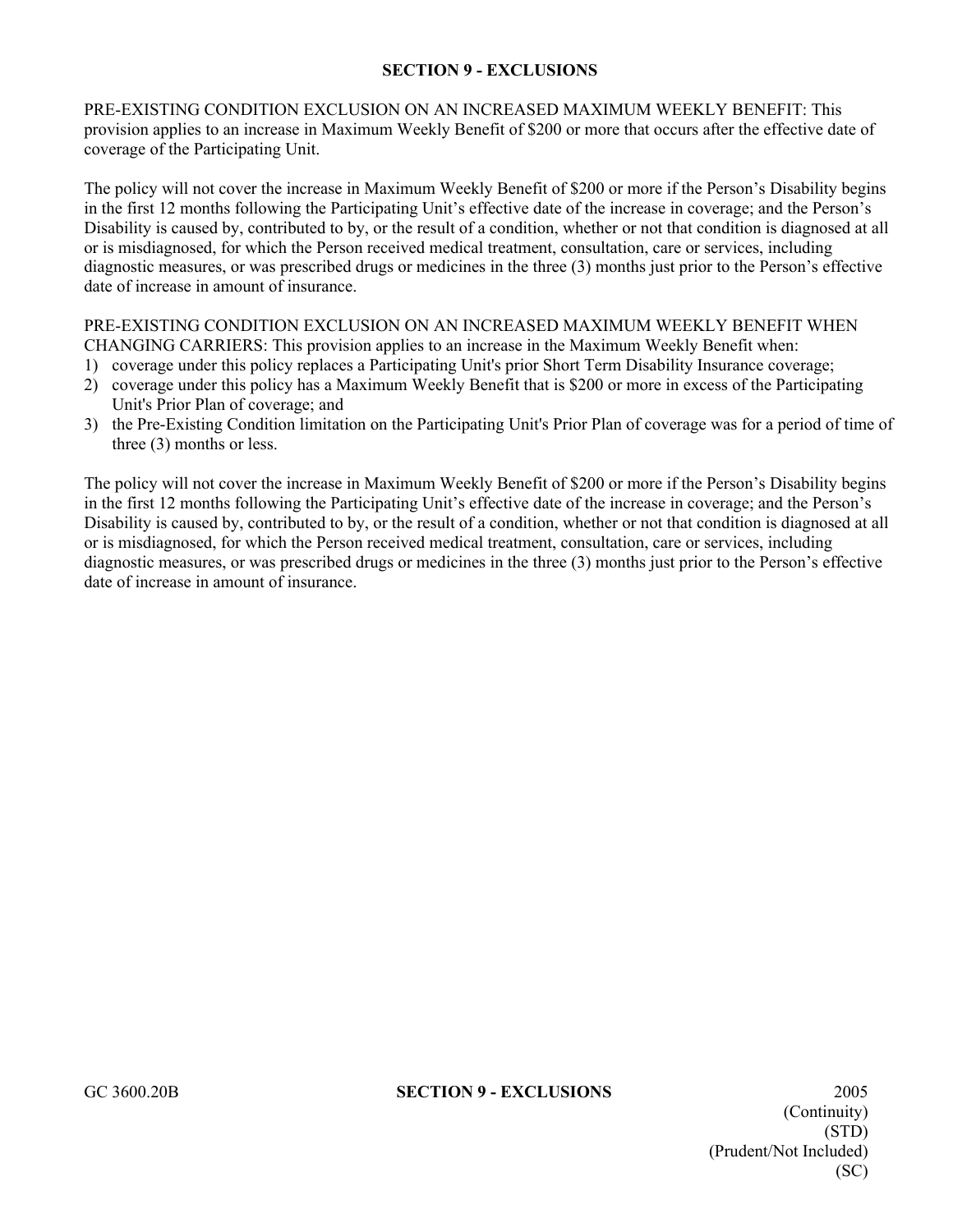#### **SECTION 10 - CONTINUITY OF COVERAGE**

This section applies only when coverage under the policy replaces a Participating Unit's Prior Plan of short term disability insurance, which terminated within 62 days before the Participating Unit's Effective Date under the policy. This Section will apply only to Persons insured under the Participating Unit's Prior Plan on its termination date.

Continuity of Coverage will apply to a Person who would not get full coverage under the policy because of the failure of the Person to be Actively At Work due to Disability, or approved Leave of Absence, or temporary layoff on the Participating Unit's Effective Date of coverage under the policy and/or a Pre-Existing Condition limitation or exclusion in the policy.

#### BENEFITS FOR A PERSON WHO FAILS TO BE ACTIVELY AT WORK DUE TO TOTAL DISABILITY:

The policy will cover, subject to proper premium payments, a Person who:

- 1) was insured under the Prior Plan on its termination date; and
- 2) is not Actively At Work due to Disability, or approved Leave of Absence, or temporary layoff on the Participating Unit's Effective Date of coverage under the policy.

Coverage under this provision will begin on the Participating Unit's Effective Date of coverage under the policy and will continue until the EARLIEST of:

- 1) the date the Person returns to Active Work; or
- 2) the end of any period of continuance or extension provided under the Prior Plan; or
- 3) the date coverage would otherwise end, according to the provisions of the AUL policy.

The benefits payable will be the same as the Prior Plan would have paid had coverage remained in force, less any amount for which the Prior Plan is liable.

This section of the Continuity of Coverage Provision does not establish eligibility for such a Person under the policy. Eligibility can only be met when the Person returns to full-time Active Work as described in the Eligibility and Individual Effective Date Section.

#### GC 3600.21B **SECTION 10 - CONTINUITY OF COVERAGE** 2005